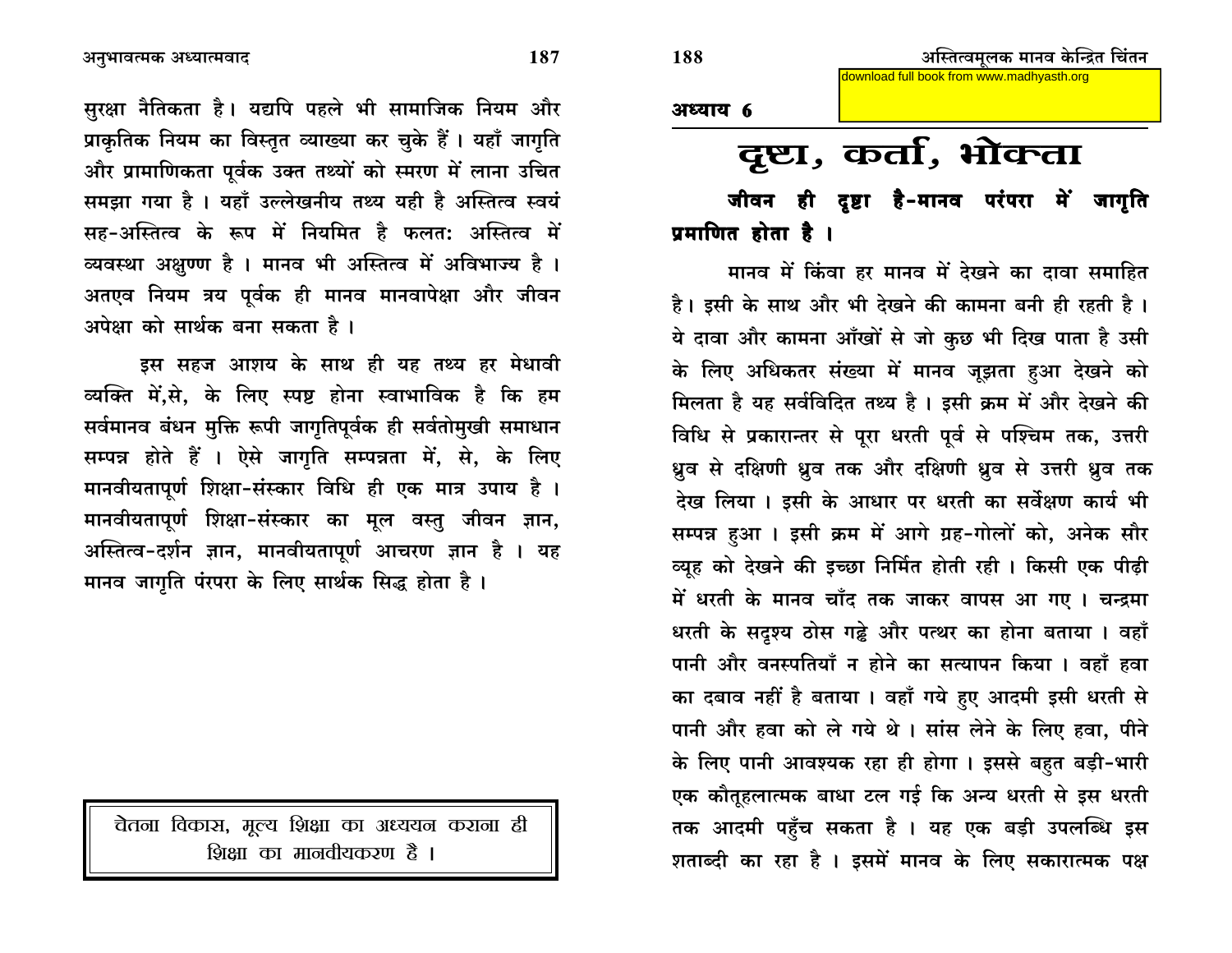सामान्य व्यक्ति क्यों न हो इस तथ्य का सर्वेक्षण हर व्यक्ति कर सकता है । यही मुख्य बिन्द है **आँखों से अधिक** कल्पना होता है । साथ ही कल्पनाएँ आँखों में दिखती नहीं है। यही व्यथा हर मानव के साथ कमोबेशी बना हआ है ही। इस मुदुदे में मुख्य रूप में जो विषमता का आधार है वह है देखने का परिभाषा । अभी तक आँखों पर जो कुछ भी प्रतिबिम्बित रहती है, दिखने की वस्तु यही है ऐसी ही मान्यता के आधार पर मानव सहज आँखों से अधिक शक्तिशाली यंत्र-उपकरण को बनाकर भी देखा गया। उपकरणों से दूर की चीज अथवा बहत छोटी चीज को देखा भी है। इन उपकरणों से परमाणुओं एवम् परमाणु अंशों को देखने का दावा भी किये हैं और दुर में स्थित ग्रह-गोलों को, नक्षत्रों को देखने का सत्यापन किये हैं।

यह सर्वविदित तथ्य है आँखों में जो कुछ भी प्रतिबिम्बित होती है इसे आगे देखने पर पता चलता है मानव की आँखों में जो कुछ भी घटना और रूप दिख पाता है वह आंशिक भाग ही रहता है। हर रूप स्थिति में गति होना पाया जाता है। इस क्रम में रूप का परिभाषा जो आकार, आयतन, घन है उसमें से आकार का ही आंशिक भाग आँखों में प्रतिबिम्बित होता है । आकार और आयतन, घन अविभाज्य है। जो कोई भी आकार है सत्ता रूपी ऊर्जा में, शून्य में समायी रहती है, सभी ओर से सीमित रहता ही है। यही उस वस्तु का विस्तार अथवा आयतन का तात्पर्य है । आकार का स्वरूप लंबा, चौड़ा, ऊँचा, मोटा, गहरा, गोल, चपटा, बेलनाकार, विभिन्न संख्यात्मक कोणाकार

यही है न जाने चाँद धरती के साथ कितने समय से रहा है उसमें अभी तक मानव, जीव, वनस्पति योग्य परिवेश बना नहीं। इस धरती पर इन सबके योग्य वातावरण समृद्ध हो चुका है। यह लाभ मानव को हआ। उसके उपरान्त अनेकानेक प्रयोगों से अन्य धरती जिस पर इस सौर व्यूह के सीमा में कहीं होने का कल्पना से विभिन्न देशों से अंतरिक्ष यानों को भेजकर (उपग्रह) देखा गया । अभी तक इस सौर व्यह में जीव-वनस्पति से समृद्ध अन्य धरती का पता नहीं लगा है। सर्वाधिक ग्रहों को विरल अवस्था में ही होना पाया गया। कई ग्रहों के साथ एक से अधिक चन्द्रमा (उपग्रह) का होना भी बताया

गया। ये सब देखने के क्रम में ही विस्तृत आंकलन मानव के पास पहुँच चुका है ।

उक्त देखने की परिकल्पना विधि से मानव पर जो कुछ भी प्रतिबिम्बित, प्रभावित रहता है वह सब मानव के लिये देखने की वस्तु के रूप में रहता ही है। उल्लेखनीय तथ्य यही है आँखों से अथवा सभी ज्ञानेन्द्रियों द्वारा देखा हुआ वस्तु अपने स्वरूप में दिखता नहीं। यह बात सर्वेक्षण पूर्वक प्रमाणित होता है कि आँखों पर ही वस्तु का सर्वाधिक भाग प्रतिबिम्बित होता है। बाकी अन्य प्रणालियों से उतना अधिक भाग चित्रित नहीं हो पाता है। आँख के अनन्तर शब्द और कहानी द्वारा मानव की कल्पना में बहुत सारा चीज आता है। ऐसे कथाओं के आधार पर किये गये कल्पनाएँ आँखों में आता नहीं । यही मुख्य मुददा है। सर्वमानव के साथ यही घटना घटती रहती है। चाहे कितने ही श्रेष्ठ अभ्यासों में परिपक्व क्यों न हुआ हो, चाहे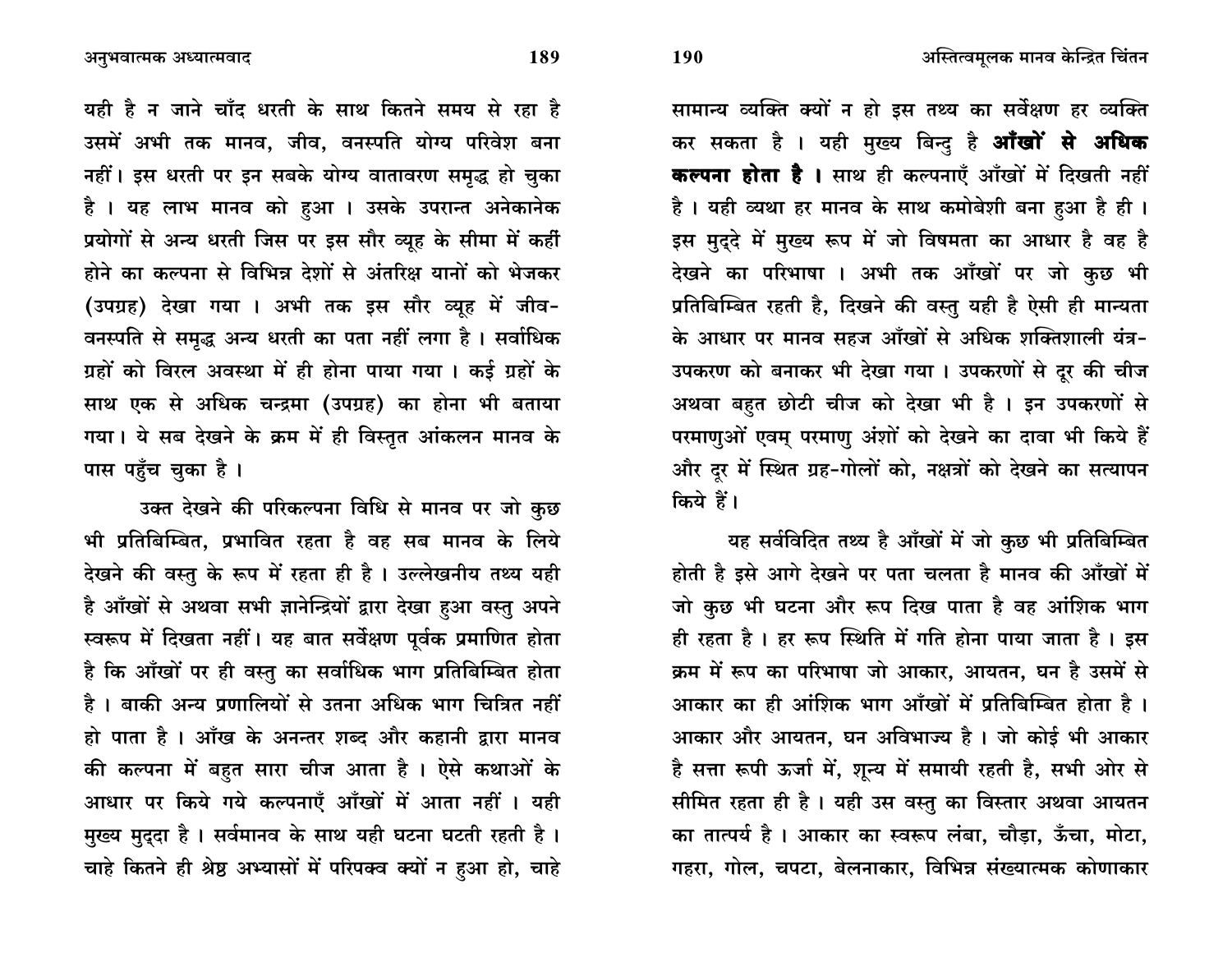अनुभावत्मक अध्यात्मवाद

में होना पाया जाता है। ऐसे सभी रूप में, से केवल आकार, आयतन का आंशिक भाग ही आँखों में प्रतिबिम्बित हुआ रहता है इससे किसी वस्तु का वर्तमान में होना स्वीकार होता है। स्वीकारने का पक्ष जीवन पक्ष का ही कार्यप्रणाली है।

हर परस्परता में पत्थर-पत्थर अथवा मृदा, पाषाण, मणि, धातुओं के परस्परता में, अन्न-वनस्पति की परस्परता में, पदार्थावस्था और प्राणावस्था की परस्परता में भी परस्पर प्रतिबिम्बन क्रिया बना ही रहता है । उसका सिद्धांत यही है **'बिम्ब का प्रतिबिम्ब रहता ही है'।** इसी क्रम में मानव का प्रतिबिम्ब, मानव सहित अन्य प्रकृति के साथ भी बना ही रहता है । अस्तित्व सहज सह-अस्तित्व में विद्यमान हर वस्तु में प्रतिबिम्ब ससम्मुखता के आधार पर ही होता है या रहता ही है। इसे स्वाभाविक रूप में हर व्यक्ति अपने ही शक्ति, कल्पना और तर्क प्रयोग परीक्षण के आधार पर प्रमाणित कर सकता है। प्रतिबिम्ब की संप्राप्ति के लिये किसी मानव को कुछ भी करना नहीं है । ससम्मुखता में स्थित हर वस्तु का प्रतिबिम्ब रहता ही है। इसी क्रम में हर व्यक्ति की आँखों में, व्यापक रूप में वर्तमान सत्ता में ही हर वस्तु डूबा, घिरा हुआ दिखाई पड़ता है । इसी के साथ-साथ और एक नित्य प्रमाण समझ में आता है सत्ता हर परस्परता में पारदर्शी है क्योंकि हर ससम्मुखता में किसी न किसी सीमित वस्तुओं (इकाईयों) को पाया जाता है। सीमित वस्तुओं का ही प्रतिबिम्ब होता है। सीमित वस्तुओं की परस्परता के मध्य व्यापक रूप में वर्तमान सत्ता दिखाई पड़ती है । यह स्थिति सर्वत्र, सर्वकाल में सभी

मानव के नजरों में आती है। इस तथ्य के आधार पर सत्ता पारदर्शी होना, देखने को मिलता है। क्योंकि सत्तामयता हर परस्परता के मध्य में होता ही है तभी परस्परता में प्रतिबिम्बन होना प्रमाणित होता है। ऐसे पारदर्शी सत्ता में घिरा, डूबा होने का महिमा के साथ-साथ हर सीमित वस्तुएँ ऊर्जा सम्पन्न रहना, उन-उन की क्रियाशीलता के आधार पर प्रमाणित होता है । इससे यह भी पता लगता है-सत्ता में ही हर सीमित वस्तुएँ भीगी हुई है। इस प्रकार हर वस्तु अर्थात् हर सीमित वस्तु सत्ता में ही नियंत्रित, क्रियाशील, संरक्षित रहना भी पता लगता है क्योंकि अस्तित्व न घटता है न बढ़ता है । अस्तु, प्रतिबिम्बन का मूल वस्तु रूप है ही। ऐसे रूपों के परस्परता के मध्य में स्थित साम्य ऊर्जा. सत्ता पारदर्शी होता है।

आँखों से देखने के क्रम में सारे सानूकुलताएँ अस्तित्व सहज रूप में समीचीन रहते हुए आकार, आयतन का आंशिक भाग आँखों के सम्मुख प्रतिबिम्बित होना स्पष्ट हो चुकी है। आँखों पर प्रतिबिम्बित आकार से अधिक आयतन, आकार और आयतन से अधिक घन रहता ही है। इस विधि से जो हम आँखों से देखते है उसकी सम्पूर्णता आँखों में आती नहीं है । यह रूप के सम्बन्ध में जो तीन आयाम बतायी गई है उसका प्रतिबिंबन और आँखों की क्षमता के संबंध में मूल्यांकित हुई। हर रूप के साथ गुण, स्वभाव, धर्म अविभाज्य रहना स्पष्ट किया जा चुका है। यह भी साथ-साथ हर व्यक्ति में किसी न किसी अंश में गुण, स्वभाव, धर्म को समझने की आवश्यकता-अरमान रहता है । इस विधि से यह स्पष्ट हो गया जितना मानव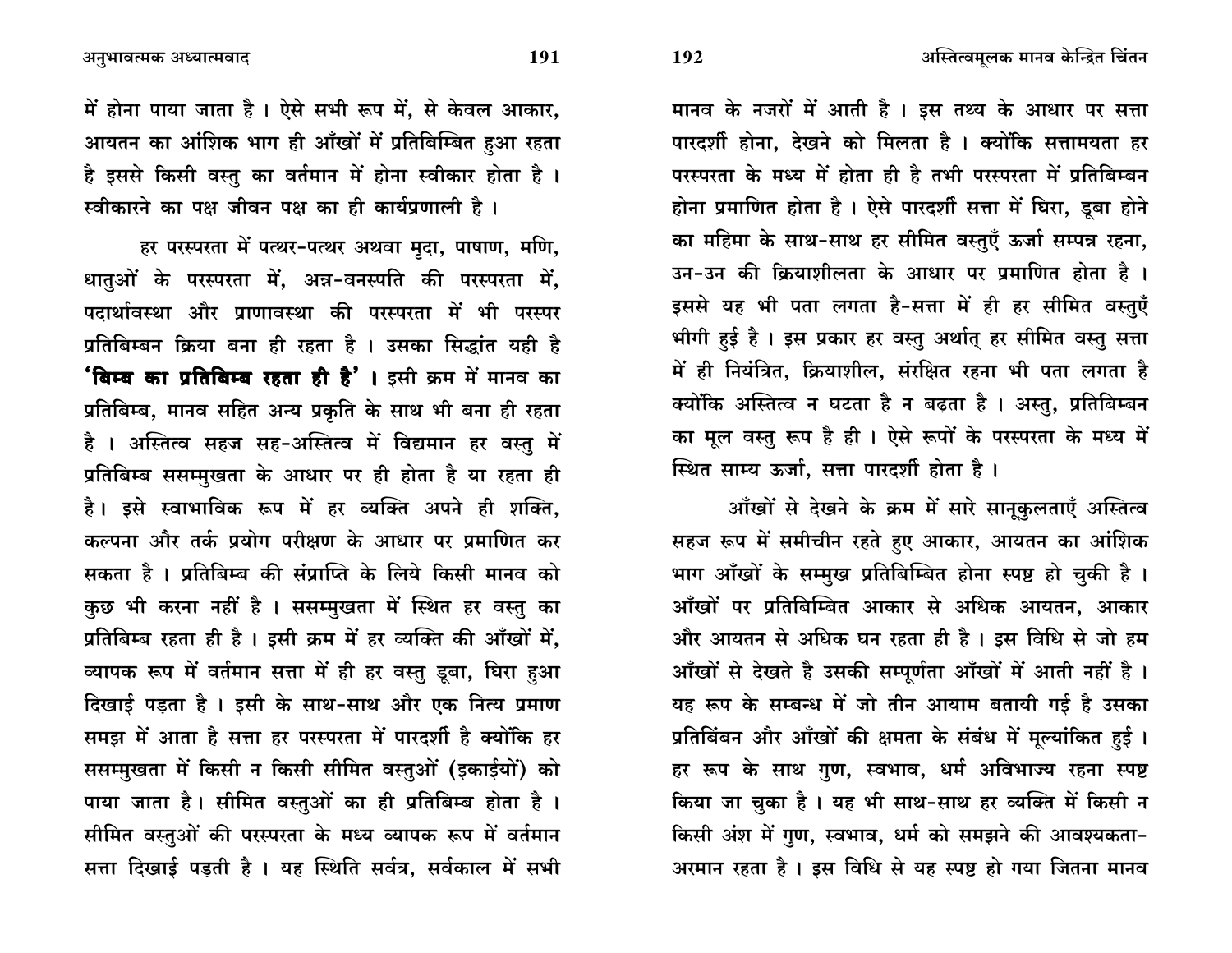अध्यात्मवाद' इस आशय की पुष्टि अध्ययन सामान्य योजनाओं का अवधारणा मानव परंपरा में प्रस्थापित करने के लिये प्रस्तुत हुआ है। यह दृष्टा पद की ही महिमा है। इसकी गवाही यही है मानव परंपरा में ही विगत की समीक्षा. वर्तमान में व्यवस्था. भविष्य में. से. के लिये व्यवस्थावादी कार्य-योजना मानव परंपरा को सफल बनाने का सुदृढ़ एवं सर्व मानव स्वीकार्य योग्य प्रस्ताव है । सह-अस्तित्व में अनुभव के आधार पर ही यह सम्पूर्ण प्रस्तुति है।

वर्णित ऐतिहासिक विफलताएँ अग्रिम अनुसंधान के लिये आधार होना स्वाभाविक है। इस क्रम में इस तथ्य को अनुभव किया जा चुका है कि आँखों से अधिक कल्पनाशीलताएँ हर मानव में विद्यमान है । गणित भी कल्पनाशीलता का ही प्रकाशन है। संख्या के रूप में हर घटना या रूप और गुणों को बताने के लिये प्रयत्न हुआ। गुण ही गति के रूप में होना टेखा गया है। गणितीय क्रियाकलाप भी मानव भाषा में गण्य होना पाया जाता है। सर्व मानव में गणना कार्य प्रकट होते ही आया है । ऐसे गणना कार्य को विधिवत् प्रयोग करने के आधार पर रूप सम्बन्धी तीनों आयाम आकार, आयतन, घन को समझने-समझाने का कार्य सम्पन्न होता है। इसी के साथ-साथ गति सम्बन्धी संप्रेषणा भी गणना विधि से लाने का प्रयास हुआ। मध्यस्थ गति गणितीय भाषा में संप्रेषित नहीं हो पायी है। सम-विषमात्मक गतियों को दुरी बढ़ने-दुरी घटने, दबाव और प्रवाह बढने-घटने के साथ परिणामों का आंकलन सहित अध्ययन करने का प्रयास विविध प्रकार से किया गया है। ये

अनुभवात्मक अध्यात्मवाद

समझ सकता है वह आँखों में आता नहीं । हर वस्तु आँखों पर होने वाले प्रतिबिम्बन से अधिक है। यही कल्पनाशीलता, तर्क, प्रयोग, अध्ययन और अनुभव का मुदुदा है । अब यह बात सुस्पष्ट हो गई कि देखने का परिभाषा, आशय और सार्थकता समझना ही है, समझा हुआ को समझाना ही है। हर समझ अनुभव की साक्षी में ही स्वीकृत होता है । हर समझ अनुभवमूलक विधि से प्रमाणित हो जाता है। समझने का जो महत्वपूर्ण पात्रता है और अनुभव योग्य क्षमता सम्पन्नता ही है. इन दोनों महत्वपूर्ण क्रिया के आधार पर अभिव्यक्त, संप्रेषित और प्रकाशित होने के आधार पर दूष्टा पद प्रतिष्ठा हर व्यक्ति में, से, के लिए जानना, मानना, पहचानना, निर्वाह करना नित्य समीचीन है।

मानव के सर्वेक्षण से यह भी पता लगता है कि जीवन क्रिया होते हुए भी कल्पना, विचार, इच्छाओं से तृप्ति पाना संभव नहीं होता है । इन तीनों का सम्मिलित योजना-कार्य योजनाओं को कितने भी विधाओं में प्रयोग किया, इससे किसी एक या एक से अधिक मानव को जीवनापेक्षा व मानवापेक्षा सहज उपलब्धियाँ होना साक्षित नहीं हो पायी। आशा, विचार, इच्छाओं के संयुक्त योजनाओं को मानव में से कोई-कोई विविध आयामों में प्रयोग किया । प्रधानत: युद्ध विधा में, शासन विधा में, व्यापार विधा, शिक्षा विधा में प्रयोग किया गया मानव सहज अपेक्षा द्वय इन सभी कृत्यों से प्रमाणित नहीं हो पायी । मानव इतिहास दस्तावेजों के रूप में जो कुछ भी रखा है, वह सब इसका गवाही है । अतएव 'अनुभवात्मक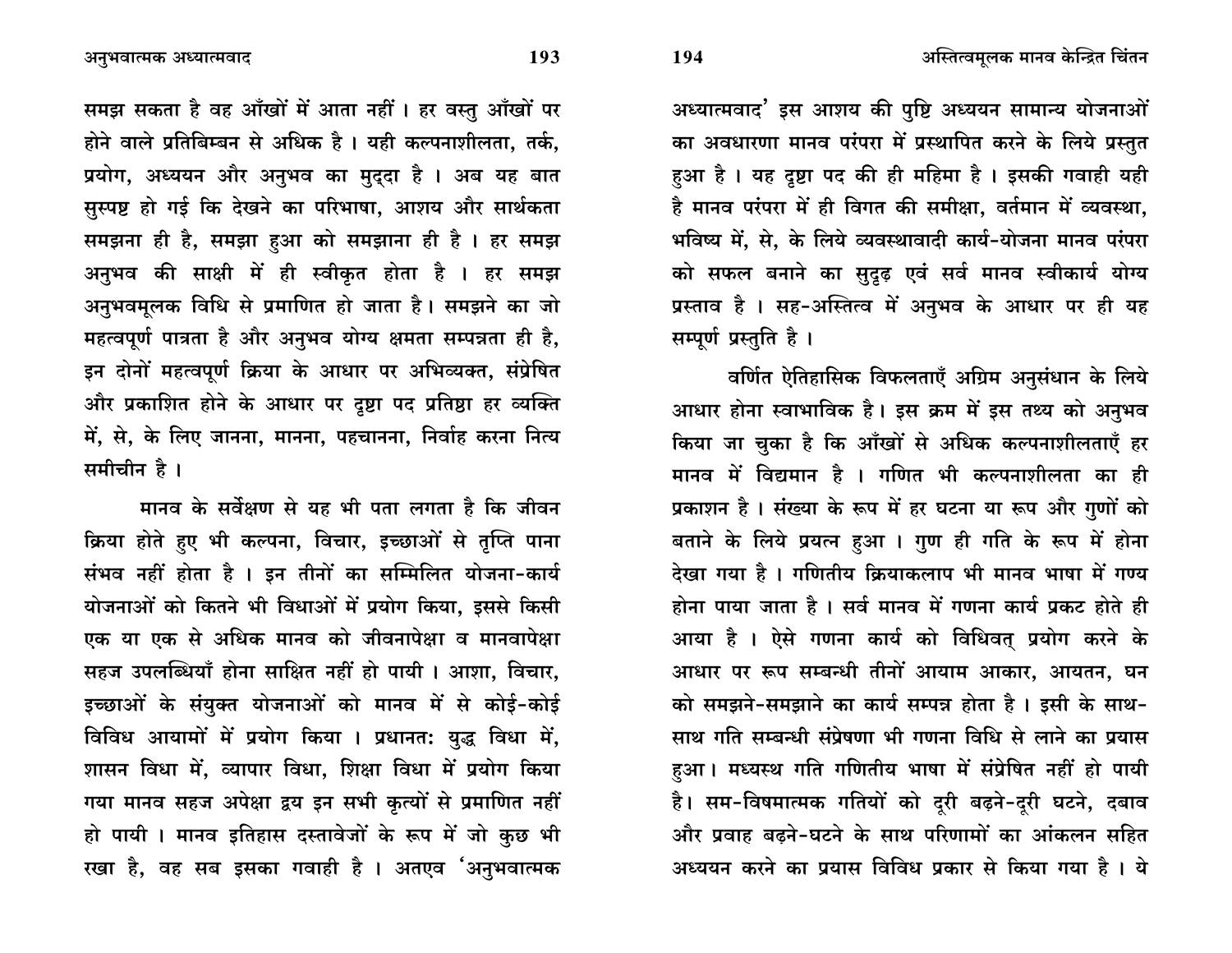दृष्टव्य है । स्वभाव गति का तात्पर्य इस बात को भी इंगित करता है कि स्वभाव-धर्म के अनुरूप गति । यही हरेक इकाई में अन्तर सामरस्यता का भी द्योतक है। फलस्वरूप परस्परता में व्यवस्था प्रमाणित होना सहज है। मानव का स्वभाव मानवीयता और उसमें परम श्रेष्ठता के आधार पर धीरता, वीरता, उदारता, दया, कृपा, करूणा पूर्ण कार्य-व्यवहार, विचार व अनुभव ही है। यही प्रतिष्ठा मुख्य रूप से दृष्टा पद का द्योतक है। दृष्टा पद परिपूर्ण समझदारी का ही अभिव्यक्ति संप्रेषणा व प्रकाशन है। ऐसी समझदारी का स्वरूप जीवन ज्ञान, अस्तित्व दर्शन ज्ञान, मानवीयता पूर्ण आचरण ज्ञान है । यही दृष्टा पद जागृति का सम्पूर्ण अधिकार स्वरूप भी है । इस प्रकार सम्पूर्ण समझदारी का अधिकार सम्पन्न दृष्टा होना देखा गया है। इसी समझदारी में से जीवन ज्ञान के साथ निष्ठा. अस्तित्व दर्शन के साथ निश्चयता और मानवीयतापूर्ण आचरण की अभिव्यक्ति में दृढता पूर्वक व्यवस्था और व्यवस्था में भागीदारी प्रमाणित होना सहज है। इस विधि से हर मानव दृष्टा, कर्ता और भोक्ता होना पाया जाता है ।

आवर्तनशीलता जीवन सहज अक्षय शक्ति-अक्षय बल का ही महिमा है । इस बीसवीं शताब्दी के दसवें दशक तक जितनी भी परंपराएं स्थापित हुई-पनपी है जिनको हम आस्थावादी और विज्ञान परंपरा कह सकते है। उक्त दोनों से जो कुछ भी कर पाये हैं वह सब कल्पनाशीलता-कर्मस्वतंत्रता चित्रण. स्मरण और भाषाओं के संयोग से व्यक्त हुआ है। इस दशक तक इस धरती पर कहीं भी अनुभव मूलक परंपरा स्थापित नहीं हो पायी

दोनों सम-विषम गतियाँ आवेश के रूप में ही गण्य होते हैं जबकि हर वस्तु, हर इकाई, उसके मूल में जो परमाणु है वह अपने स्वभाव गति प्रतिष्ठा में ही उनके त्व सहित व्यवस्था होना पाया जाता है। जो कुछ भी अस्तित्व में त्व सहित व्यवस्था के

रूप में व्यक्त है वह सब मध्यस्थ गति के अनुरूप ही कार्यरत होना देखा गया । मानव में इसका कार्य रूप, कार्य प्रतिष्ठा जागति मुलक विधि से ही स्पष्ट होना देखा गया है। इसका प्रमाण न्याय, धर्म, सत्य मूलक अभिव्यक्ति के रूप में ही प्रमाणित होता है। इनमें से कम से कम न्यायपूर्ण अभिव्यक्ति क्रम में ही मानव त्व को प्रकाशित कर पाता है । न्याय साक्षात्कार के उपरान्त स्वाभाविक रूप में धर्म और सत्य में जागृत होता है अर्थात् प्रमाणित होता है। इसलिये मानवीयतापूर्ण मानव चेतना पूर्ण पद में संक्रमित होना अति अनिवार्य है। इसी आवश्यकता के आधार पर शिक्षा में प्रावधानित वस्तु जागृति पूर्ण रहना आवश्यक है। यही परंपरा का परिवर्तन कार्य है। शिक्षापूर्वक ही सर्वमानव के जागृत होने का मार्ग प्रशस्त होता है। अतएव मध्यस्थ गति मानव का स्वभाव गति के रूप में मानवीयता को प्रमाणित करने के रूप में ही संभव होता है। फलस्वरूप समग्र व्यवस्था में भागीदारी के रूप में प्रामाणिकता और स्वायत्तता के साथ दिव्य मानव प्रतिष्ठा शिक्षा-कार्य और प्रमाण वैभवित रहता है । यही मानव परंपरा का सर्वांग सुन्दर वैभव है। इसे अनुभव मूलक विधि से ही सम्पन्न करना संभव है। यही दृष्टा पद परम्परा का भी प्रमाण है।

स्वभाव गति सदा-सदा 'त्व' सहित व्यवस्था के रूप में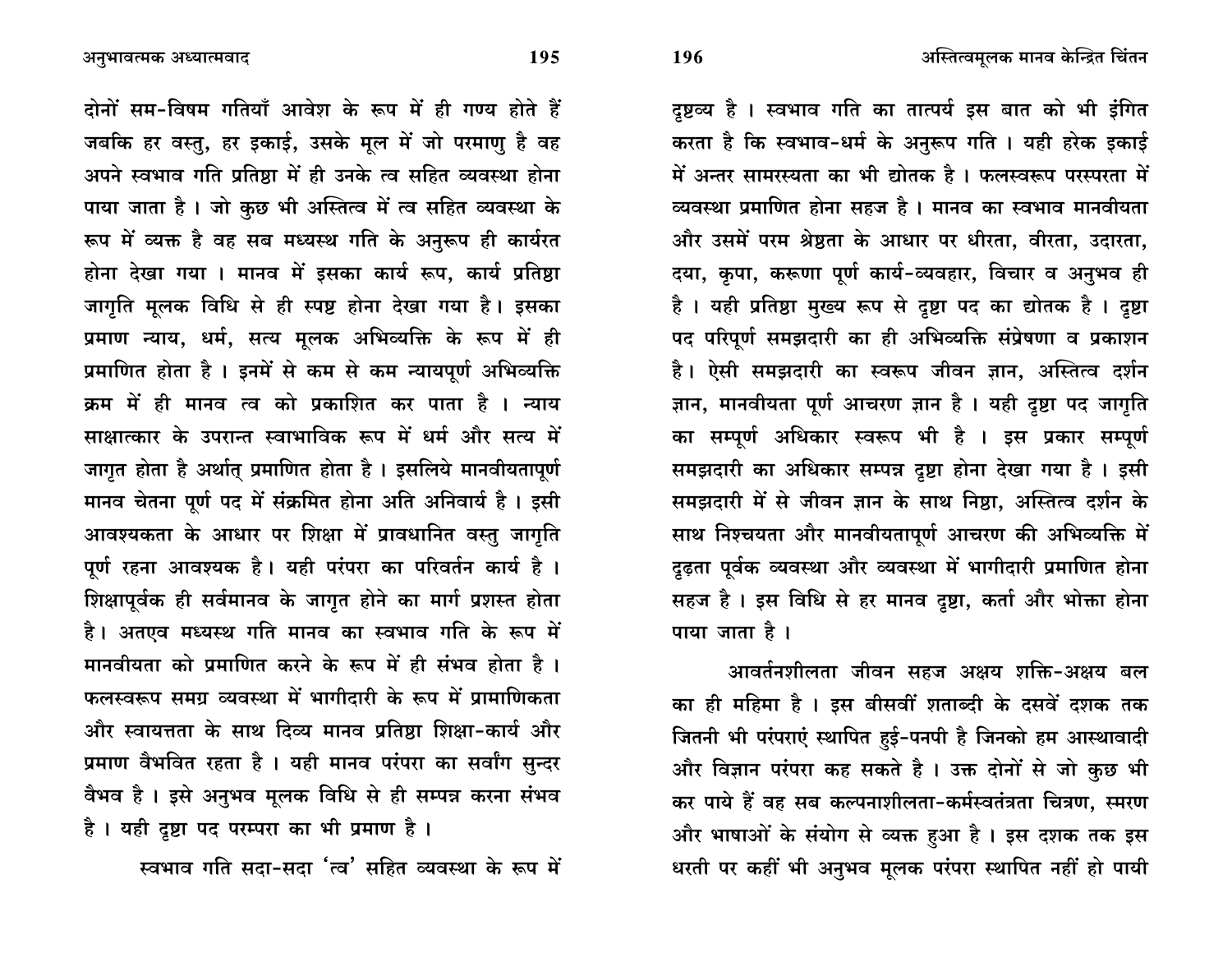अनेकानेक संगठन पूरे धरती पर तैयार हो चुके हैं । कहीं भी राजगददी पर कोई बैठा है तो उसका विद्रोही संगठन भी रहा। यह सब इसी की गवाही में है कि हम सार्वभौम व्यवस्था. अखण्ड समाज विधि को पाये नहीं है पाने की इच्छा आंशिक रूप में बना ही रहा । तीसरा मानवापेछा और जीवनापेछा किसी परंपरा में सार्थक नहीं हो पायी इसी कारणवश अनुभवमूलक शिक्षा-संस्कार, व्यवस्था और संविधान को सुस्पष्ट करना एक नियति सहज आवश्यकता रही है।

भ्रमवश शरीर ही समझने वाला वस्तु है ऐसा कल्पना करते हुए शरीर रचना के आधार पर विकास और जागृति को केन्द्रित करने का कोशिश किया किन्तु मानव का विश्लेषण न हो पाने से अभी भी इसी दिशा में अनुसंधान और उसके प्रोत्साहन को जारी रखा गया है । जबकि शरीर को जीवन ही जीवन्त बनाए रखते हुए समृद्धिपूर्ण मेधस सम्पन्न मानव शरीर के माध्यम से मानव परंपरा में जीवन ही अपने जागृति को प्रमाणित करने के क्रम में सदा-सदा प्रयास करते ही रहा । परम्पराएँ भ्रमित रहने के कारण मानव सहज जागृति की इच्छाएँ हर शरीर यात्रा में दिशा विहीनता और मार्ग विहीन होने का कुण्ठा सदा बाधा करता ही रहा । इस क्रम में ही जागृति के लिये आवश्यकीय अनुसंधान और उसे परम्परा में स्थापित करना आवश्यक हो गया।

जीवन का स्वरूप, कार्य और शरीर के साथ कार्य विधि इस मुद्दे पर विश्लेषण निष्कर्ष निकालने के विधि को प्रस्तुत किया जा चुका है। इसमें मूलतः विकास के मंजिल में जीवन

अनुभवात्मक अध्यात्मवाद

है । उसके योग्य विश्व दृष्टिकोण ही उदय नहीं हुआ । अनुभवमुलक प्रणाली की आवश्यकता तब आवश्यक हो गया जब मानव जाति धरती का सर्वाधिक शोषण किया । जैसे वन खनिज अनानुपाती विधि से शोषण किया। जिसके प्रौद्योगिकी परिणामों में प्रदुषण की मात्रा बढ़ती गई। कुछ मेधावियों को इसकी विभीषीकाएँ कल्पना में आने लगी तब अनुभवमूलक ज्ञान दर्शन आचरण की आवश्यकता निर्मित हुई । इसी आवश्यकता के आधार पर अनुसंधान सम्पन्न हुआ। इसमें मुख्य मुददा अनुभवों को संप्रेषित करना हुआ । **इसका सिद्धान्त** यही है मानव में, से, के लिये भाषा से कल्पना, कल्पना से चिन्तन, चिन्तन से अनुभव, अनुभव से प्रमाण विस्तार और स्पष्ट अभिव्यक्ति होना देखा गया । इससे स्पष्ट हो जाता है कि भाषा कल्पना चित्रण यह दृष्टा पद का आधार नहीं हो पाई। जबकि अभी तक जो भी अभिव्यक्तियाँ हुई वह इतने तक ही हुई । यह आशा, विचार, इच्छा बन्धन का प्रकारान्तर से किया गया प्रकाशन ही है । यह सब भ्रमित विधि होने के कारण जिसके गवाही के रूप में युद्ध ही प्रधान विकास का आधार मानने के फलस्वरूप भ्रम का साक्ष्य सुस्पष्ट हो जाता है । शांतिवादी कल्पनाएँ जितने भी हो पायी, व्यक्तिवादी होने के कारण परिवार, समाज और व्यवस्था का आधार नहीं हो पाया । भोगवादी परिकल्पना भी व्यक्तिवादी हई। यह सर्वविदित है विरक्तिवाद भी एकान्तवाद स्वान्तः सुख रूप में है। इन सबका सार-संक्षेप संघर्ष ही पीढी से पीढी को हाथ लगी। इस दशक में सर्वाधिक लोग संघर्षरत भी हए। ऐसे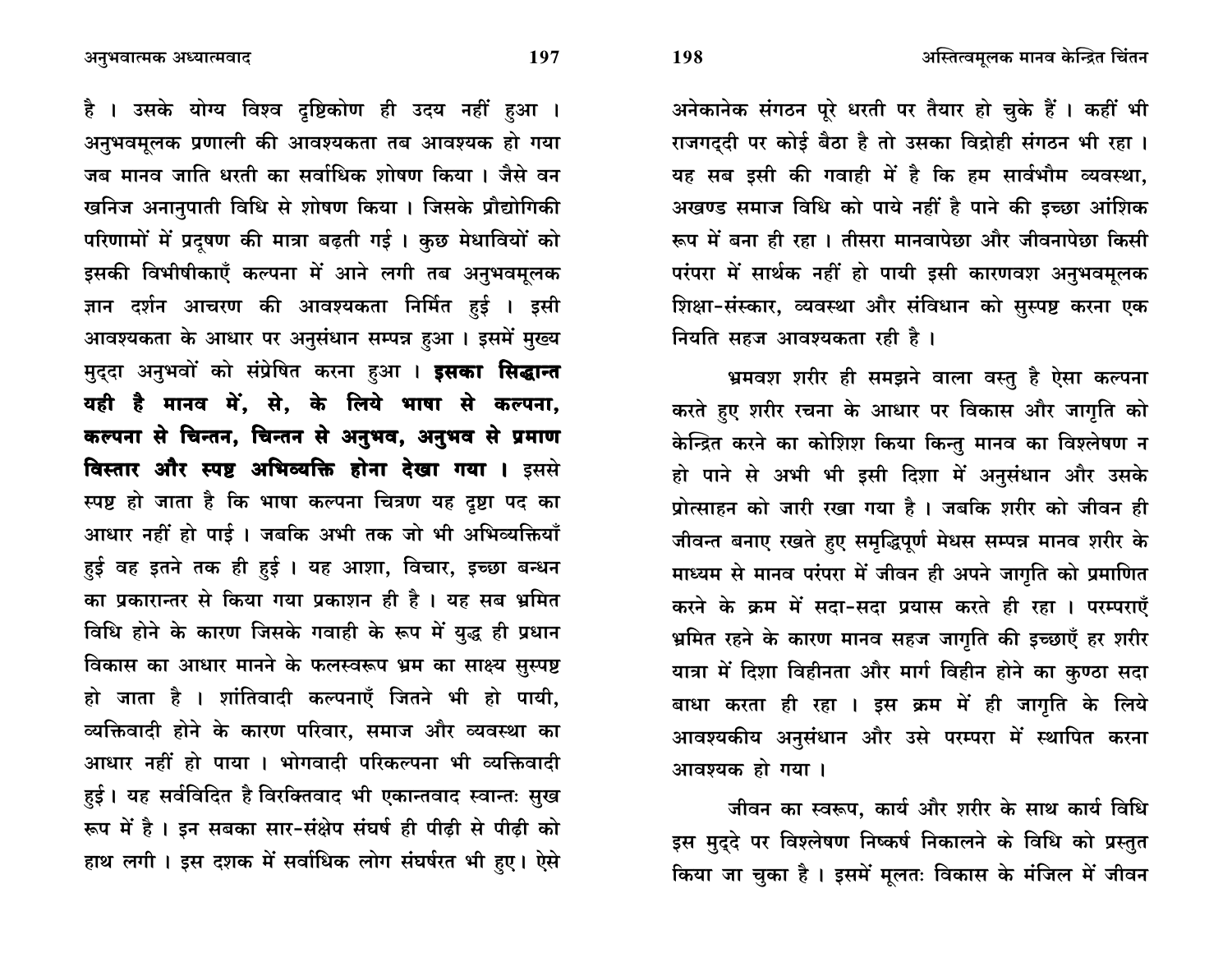200

ही जागृति क्रम में कल्पनाशीलता, विश्लेषण कार्य, चित्रण, चिन्तन सहज मौलिकता, बोध सम्पदा और अनुभव सहज वैभव को हर व्यक्ति अनुभव करने की आवश्यकता बनती है। जीवन में उक्त सभी क्रियाएँ कम से कम कल्पनाशीलता उससे अधिक विश्लेषण से मानव परंपराएँ व्यंजित होता देखा गया है। ऐसे विश्लेषणों को अधिकतर चित्रित करने का कोशिश किया गया है। जबकि चिन्तन से ही मानव अपेक्षा और जीवन अपेक्षा स्पष्ट हआ। बोध और अनुभव पूर्णतया जीवनापेक्षा और मानवापेक्षा को सार्थक बनाने के कार्यकम से सम्पन्न हो जाता है। इसे सार्थक बनाने के क्रम में ही सार्वभौम व्यवस्था और अखण्ड समाज रचना विधि-यह दोनों सुस्पष्ट हो जाता है। इसलिये मानव परंपरा में अनुभवमूलक कार्य परंपरा स्थापित होना सहज है क्योंकि मानवापेक्षा की कसौटी में ही जीवन अपेक्षा की सफलता प्रमाणित होना है। इस प्रकार अनुभवमूलक ज्ञान, विज्ञान, विवेक, विचार, विश्लेषण व्यवहार में प्रमाणित होने की पद्धति प्रणालियाँ परम्परा में सार्थक होना. चरितार्थ होना समीचीन है।

अनुभवमूलक ज्ञान को जीवन ज्ञान, सह-अस्तित्व दर्शन ज्ञान, मानवीयतापूर्ण आचरण ज्ञान के रूप में विज्ञान को अस्तित्व सहज सह-अस्तित्व का विश्लेषण विधि से, विचारों को अस्तित्वमुलक मानव केन्द्रित चिन्तन के रूप में, विवेक को यथार्थता. वास्तविकता. सत्यता के आधार पर विवेचना करने के आधार पर जान लिया, मान लिया, पहचान लिया गया है। इसे निर्वाह करने के क्रम में अभिव्यक्ति संप्रेषणा कार्य भी है।

संप्रेषणा क्रम में ही मानवीयतापूर्ण आचरण, परिवार और परिवार व्यवस्था में भागीदारी का रूप होता है । इसी प्रकार, विश्व परिवार व्यवस्था में भागीदारी समीचीन रहती ही है। यह जागृत मानव का विशाल और विशालतम स्थिति में प्रमाणित होने का रूप है । मानवीयतापूर्ण आचरण, मानवीयतापूर्ण व्यवस्था में भागीदारी अविभाज्य कार्य है इसका सामान्य अपेक्षा हर मानव में देखने को मिलता ही है। इसे परिष्कृत और समाधानित रूप देना ही जागत परंपरा है । इस प्रकार अभी तक इस धरती पर विभिन्न समुदायों के द्वारा भोगा गया भ्रमित परंपरा का कारण मानव का ही भ्रम होना स्पष्ट हो चुका है। इसी के साथ यह मानवापेक्षा और जीवनापेक्षा सहज लक्ष्य पूर्ति में, से, के लिये जागृति परंपरा की सम्भावना और उसकी समीचीनता भी स्पष्ट हई ।

जागृति कार्य परम्परा में अनुभवमूलक विधि से ही प्रामाणिकता का बोध-संकल्प, प्रामाणिकता का चिंतन-चित्रण न्याय, धर्म, सत्य सहज तुलन, विश्लेषण, मानवीय मूल्यों का आस्वादन और चयन सहित जीवन कार्य प्रणाली और शैली स्थापित होना ही जागृति परंपरा का, जागृत मानव का प्रमाण है। यह भी सर्वविदित है, जागृत मानव ही जागृत परंपरा का संस्थापक, धारक-वाहक होना सहज है। इस प्रकार जागृत शैली का तात्पर्य अभिव्यक्ति, संप्रेषणों, कार्य व्यवहार के रूप में स्पष्ट होना ही जागृत परंपरा के नाम से इंगित आशय है।

शरीर के किसी अंग-अवयव में न्याय, समाधान, सत्य की प्रतीक्षा. अपेक्षा शरीर सहज ज्ञानेन्द्रिय कार्यों कर्मेन्द्रिय कार्यों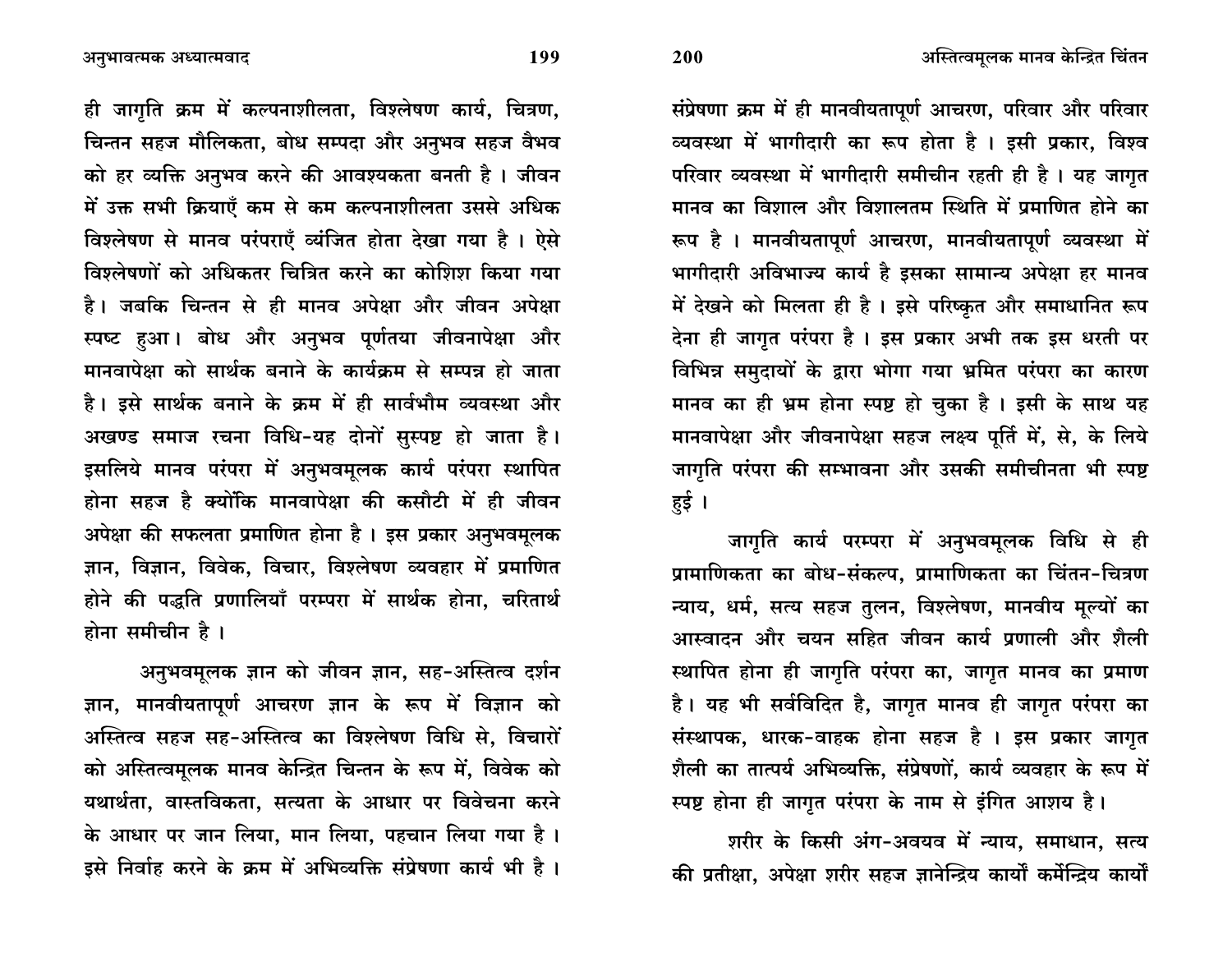अनुभवात्मक अध्यात्मवाद

में दिखाई नहीं पडती । जैसा-हाथ को न्याय की अपेक्षा. आँख, कान, जीभ और नाक में न्याय, समाधान, सत्य की अपेक्षा चिन्हित रूप में समझने का कितना भी कोशिश करें निषेध ही निकलता है । ज्ञानेन्द्रियों में जब ज्ञान का अपेक्षा स्वरूप रूपी न्याय, समाधान, सत्य कान, आँख, नाक व्यंजित नहीं कर पाता है अपितु, इनमें उन-उन ज्ञानेन्द्रियों के लिये अनुकुल वस्तुओं का संयोग (सन्निकर्ष) अच्छा लगना होता है। यह अच्छा लगा किसको ऐसा पूछा जाए हाथ, नाक, कान आँखों में अच्छाइयों का कोई गवाही स्थित नहीं रहता है। यह सब जब स्पष्ट हो जाता है तब पुनः यह प्रश्न हो सकता है शरीर की आवश्यकता ही क्यों ? जिसका अक्षुण्ण उत्तर यही है कि मानव परंपरा में जीवन जागृति और उसकी प्रामाणिकता को प्रमाणित करना है । ऐसी महिमा सम्पन्न उददेश्य पूर्ति क्रम में मानव अपेक्षा. जीवन अपेक्षा सार्थक हो जाता है । मानव अपेक्षाओं का संपर्ति, परिपर्ति, आपर्ति क्रम में न्याय और नियम. समाधान प्रमाणित हो जाता है । वह भी चिन्हित रूप में प्रमाणित हो जाता है । हर जीवन का ही कार्य वैभव और फलन है। इसका सिद्धान्त यही है कि अधिक शक्ति और बल, कम शक्ति और बल सम्पन्न माध्यम के द्रारा प्रकाशित होता है । जीवन अक्षय शक्ति, अक्षय बल सम्पन्न इकाई है । प्राण कोषाओं का शक्ति और बल उसके रचना के आधार पर सीमित रहता ही है। क्योंकि हर रचना का विरचना क्रम जुड़ा ही रहता है। इस आधार पर इस धरती पर जितने भी प्राण कोशाओं की रचना है शीघ्र परिवर्ती है, भौतिक रचनाएँ दीर्घ परिवर्ती है ।

इसीलिये मानव शरीर प्राण कोशाओं से रचित रहने के लिये इसमें परिवर्ती कार्य घटना समीचीन रहता ही है । इस प्रकार शरीर बल और शक्ति अपने व्यवस्था के रूप में प्रमाणित होते हए सीमित और जड कोटि में गण्य होना पाया जाता है। रचना सहज श्रेष्ठता मेधस रचना और मेधस तंत्रणा ही प्रधान है । हृदयतंत्र मेधस तंत्र यही मुख्य तंत्र है । इस प्रकार शरीर में मेधस और मेधस तंत्र हृदय और हृदय तंत्र सह-अस्तित्व में शरीर व्यवस्था कार्य सम्पन्न होना मानव शरीर के लिये रस. रसायन स्रोत, पाचन परिणाम, अनावश्यकता का विसर्जन, ये सब तंत्रणाएँ ऊपर कहे गये दोनों तंत्रों के आधार पर कार्यरत रहना पाया जाता है। इसी को शरीर व्यवस्था का नाम दिया जाता है। शरीर जीवन्त न रहने की स्थिति में स्वतंत्र रूप में आहार आदि क्रियाओं का सम्पादन नहीं हो पाता है और ज्ञानेन्द्रियों का क्रियाकलाप शून्य हो जाता है। ऐसे बहत सारे उदाहरणों को मानव ने देखा है। इससे यह स्पष्ट होता है-शरीर को जीवन्त बनाए रखने का मूल तत्व जीवन ही है। जीवन ज्ञान के साथ-साथ ही यह तथ्य स्वीकार हो पाता है। तब तक भ्रमित रहना भावी है ही । भ्रम का सबसे चिन्हित गवाही यही है-शरीर को जीवन समझना। शरीर को जीवन समझने के मुल में जीवन सहज कल्पना ही आधार है । यह भ्रमित रहने के कारण ऐसा मानना होता है । फलस्वरूप जीवन अपेक्षा के विपरीत. मानव अपेक्षा के विपरीत घटित होता है यही कारण रहा है जागृति विधि को मानव परंपरा को अपनाने के लिये आवश्यकता बलवती हुई।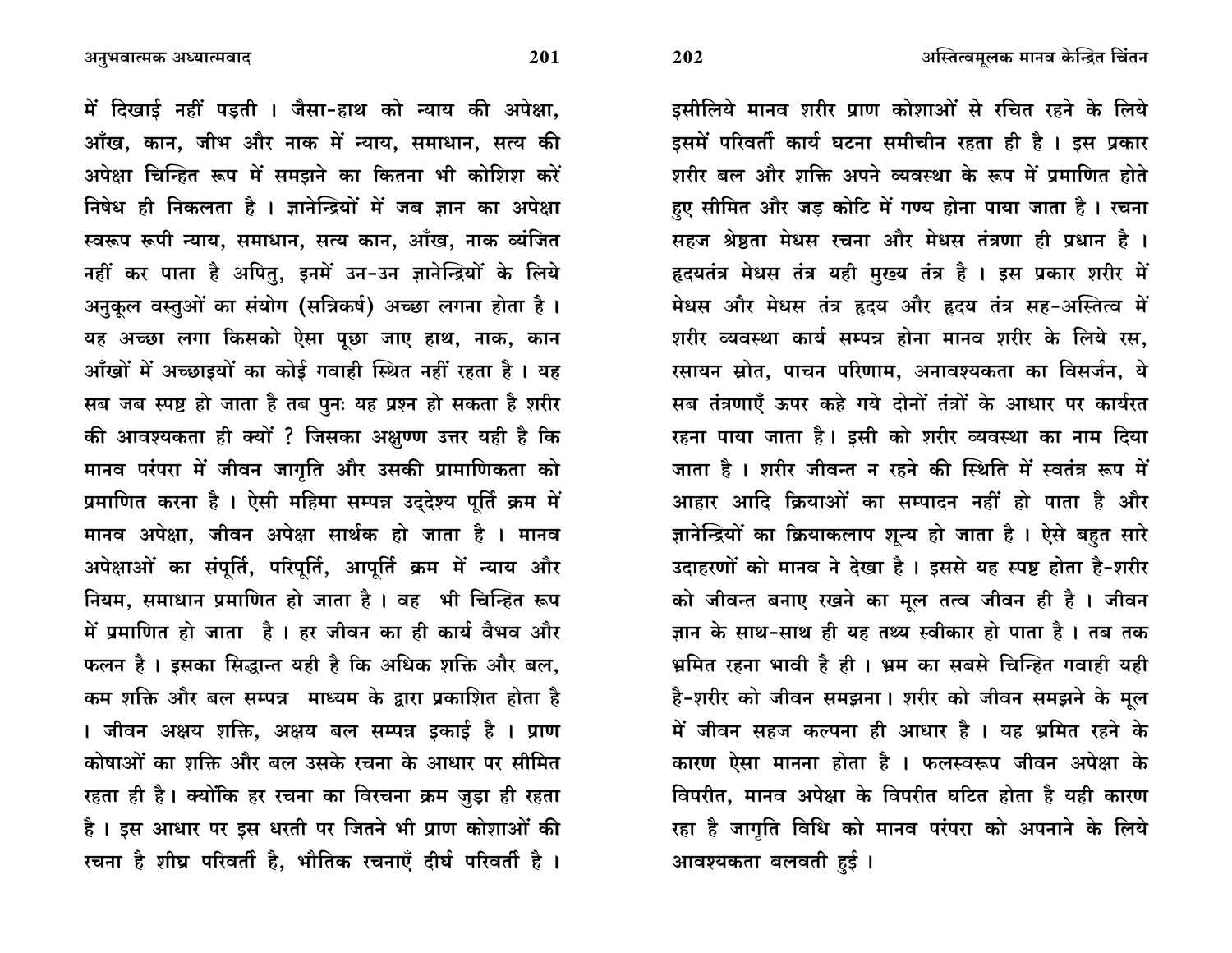लिया गया है। वह सब मन, बुद्धि का गोचर नहीं है। मन, बुद्धि को जड़ क्रिया मानते हुए ज्ञान चेतना इनके पहुँच से बाहर है ऐसे ही उदुबोधन करते आये । इसके बावजूद बहत सारे किताब इन्हीं मुदुदे अथवा नाम पर लिखा गया है। उल्लेखनीय तथ्य यही है कि जीवन ज्ञान - जीवन में, से, के लिये ही होता है। सह-अस्तित्व दर्शन ज्ञान, सह-अस्तित्व में, से, के लिये ही होता है । इन दोनों विधाओं का दृष्टा जीवन ही होना पाया जाता है फलस्वरूप मानवीयता पूर्ण आचरण ज्ञान विधि से दृष्टा पद की महिमा स्पष्ट है। इस विधि से जीवन ज्ञान अर्थात् देखने समझने वाला, दिखने वाला भी जीवन सहित होना स्पष्ट हुआ। देखने वाला जीवन. दिखने वाला सह-अस्तित्व यह अस्तित्व दर्शन के रूप में स्पष्ट हुआ। जीवन सह-अस्तित्व में अविभाज्य वर्तमान होने के आधार पर जीवन का अस्तित्व भी सहज होना पाया जाता है।

प्रमाणों के मुद्दों पर अध्यात्मवाद सर्वप्रथम शब्द को प्रमाण मान लिया गया । तदनन्तर, पुनर्विचार पूर्वक आप्त वाक्यों को प्रमाण माना गया । तीसरा प्रत्यक्ष, आगम, अनुमान को प्रमाण माना गया। ये सभी अर्थात् तीनों प्रकार के प्रमाणों के आधार पर अध्ययनगम्य होने वाले तथ्य मानव परंपरा में शामिल नहीं हो पाये । इसी घटनावश इसकी भी समीक्षा यही हो पाती है यह सब कल्पना का उपज है। शब्द को प्रमाण समझ कर कोई यथार्थ वस्तु लाभ होता नहीं । कोई शब्द यथार्थ वस्तु का नाम हो सकता है । वस्तु को पहचानने के उपरान्त ही नाम का प्रयोग सार्थक होना पाया गया है। इसी

203

204

दृष्टा पद का सर्वप्रथम उपलब्धि शरीर का दृष्टा होना ही है। शरीर का दूष्टा होने के आधार पर ही ऊपर इंगित किये गये तथ्य स्पष्ट हुआ है। उक्त तथ्यों को हृदयंगम करने से जागृति की संभावना समीचीन होती ही है। इसी आशय से यह अभिव्यक्ति है। दृष्टा होने का सतत फलन यही है हर स्थिति-गति, योग-संयोग, फल-परिणाम परिपाक और प्रवृत्तियों का मुल्यांकन होना सहज हो जाता है। जीवन ज्ञान, अस्तित्व दर्शन ज्ञान सम्पन्न मानव मानवीयतापूर्ण आचरण ज्ञान का मुल्यांकन, अस्तित्व सहज प्रयोजन का मूल्यांकन करता है। यह महिमा अस्तित्व कैसा है स्पष्टतया समझने के उपरान्त सफल हो जाता है और सफल होना देखा गया है।

अस्तित्व सम्पूर्ण सत्ता में संपुक्त सह-अस्तित्व होने के रूप में अपने वैभव को चारों अवस्था में प्रकाशित किया है। यही वर्तमान का मतलब है। जीवन का स्वरूप, स्वीकृति और उसका अनुभव प्रतिष्ठा ही जीवन ज्ञान का तात्पर्य है। अस्तित्व सहज स्वरूप जैसा है इसका स्वीकृति और उसमें अनुभव स्वयं में से स्फूर्त प्रवृत्त सह-अस्तित्व दर्शन का तात्पर्य है । जीवन ज्ञान सह-अस्तित्व सहज के प्रकाश में ही अस्तित्व दर्शन सबको सुलभ होता है । इसलिये जीवन ज्ञान पर बल दिया जाता है। विद्या का तात्पर्य ही ज्ञान है। यहाँ इस तथ्य का भी स्मरण रहना आवश्यक है-जिन बातों को विद्या अथवा ज्ञान आदिकाल से कहते आ रहे हैं वह कल्पना क्षेत्र में ही सीमित रह गया । इसका साक्ष्य यही है जिसको ज्ञान, आत्मा, देवता कहते हुए सम्पूर्ण साधना, उपासना, अर्चना का आधार मान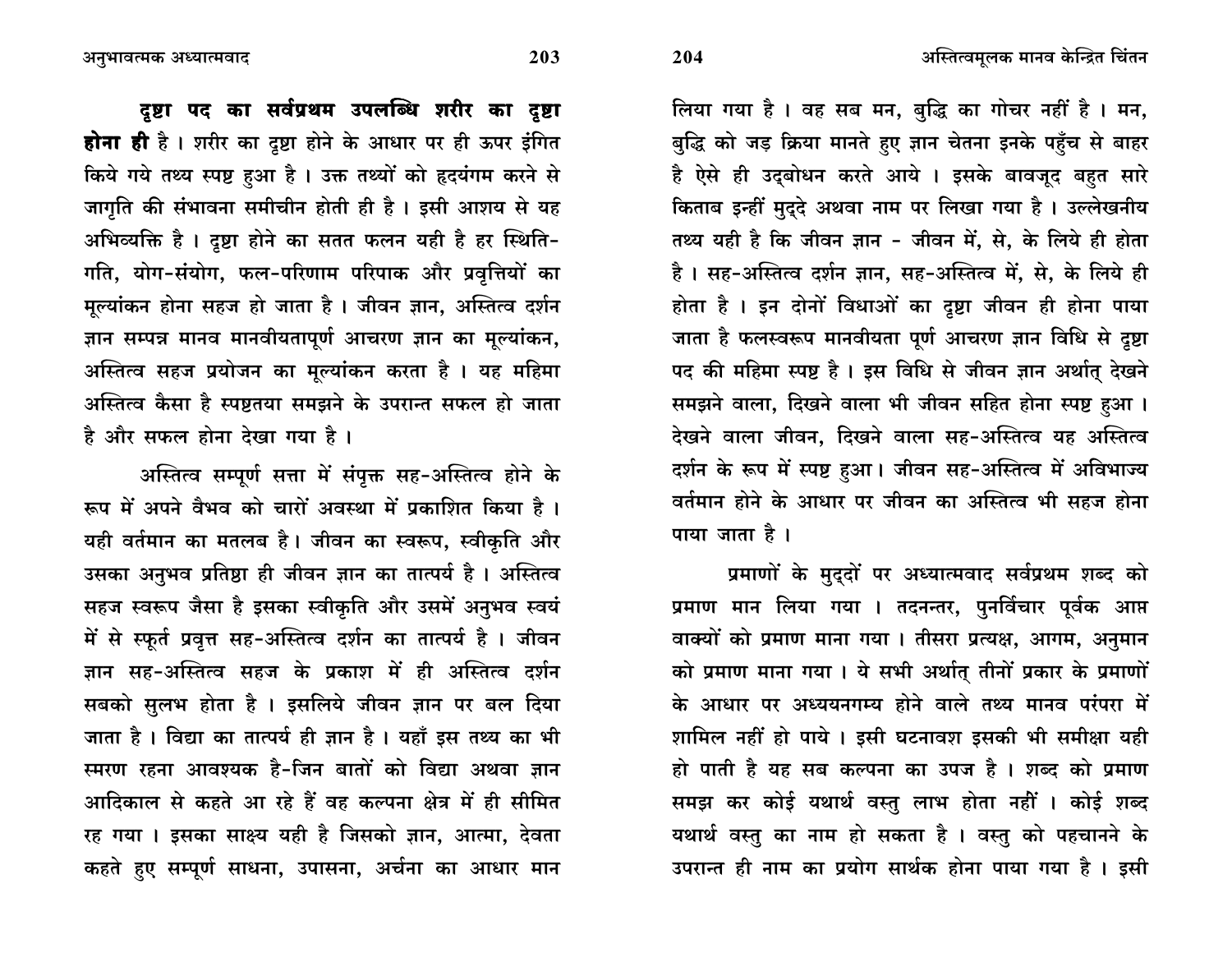अधिक कल्पना में, कल्पना से अधिक समझ में और समझ से अधिक अनुभव में आता है। इन तथ्यों को पहले स्पष्ट कर चुके हैं । अतएव आँखों में सम्पूर्ण वस्तु का प्रतिबिम्ब नहीं आता है, समझ में आता है। इस विधि से प्रत्यक्ष कोई प्रमाण होता ही नहीं है। अनुमान पूर्णतया कल्पना क्षेत्र है। अनुमान में नहीं आया हो, भविष्य में आने वाला हो ऐसे घटना को **आगम** भी नाम दिया गया है । अनुमान ही जब कल्पना हो गई-आगम भी कल्पना ही होगा । काल्पनिक निर्णय, प्रवृत्तियाँ, प्रयास किसी गम्य स्थली को प्रमाणित नहीं करता । इस प्रकार प्रत्यक्ष अनुमान आगम का समीक्षा स्पष्ट हुई है । इसी के साथ आप्त वाक्य और शब्द प्रमाण का भी समीक्षा प्रस्तुत हो चुकी है। जीवन ज्ञान, अस्तित्व दर्शन, मानवीयता पूर्ण आचरण विधि से अनुभव, व्यवहार और प्रयोग ही प्रमाणों के रूप में होना देखा गया है। देखने का तात्पर्य समझने से है। ये तीनों हर मानव में घटित होने वाली घटनाएं है। मानवीयतापूर्ण विधि से मानव परंपरा अभिभूत होने की स्थिति में, (अभिभूत होने का तात्पर्य ओत-प्रोत होने से है) प्रत्येक मानव अपने में परीक्षण, निरीक्षण पूर्वक अनुभव को सत्यापित करना बनता है । मानवीयतापूर्ण व्यवहार, व्यवस्था में भागीदारी, आचरण का संयुक्त स्वरूप ही है। इसमें मानव का विचार शैली, अनुभव बल समाहित रहता ही है। प्रयोग कार्यों में जो कुछ भी किया जाता है विचार शैली और व्यवहार, प्रयोजन का सूत्र समाहित रहना पाया जाता है । इस सार्थक विधियों से मानवापेक्षा और जीवनापेक्षा में सार्थक होना पाया जाता है। अतएव यह स्पष्ट हो गया है कि

विधि से शब्द प्रमाण का आशय निरर्थक होता है। "आ**प्त** वाक्यं प्रामाण्यम् ।" आप्त वाक्यों के अनुसार कोई सच्चाई निर्देशित होता हो उसे मान लेने में कोई विपदा नहीं है। जबकि चार महावाक्य के कौन से चार महावाक्य रूप में जो कुछ भी नाम और शब्द के रूप में सुनने में मिलता है उससे इंगित वस्तु अभी तक अध्ययन परंपरा में आया नहीं है । आप्त वाक्य जब अध्ययनगम्य नहीं है, मान्यता के आधार पर ही है, तर्क तात्विकता की कडी है, अध्ययन तर्क संगत होना आवश्यक है। ऐसे में आप्त पुरूषों को भी कैसे पहचाना जाय ? यह प्रश्न चिन्हाधीन रह गया । कोई भी सामान्य व्यक्ति भय, प्रलोभन और संघर्ष से त्रस्त होकर किसी को आप्त पुरूष मान लेते हैं तब उन्हीं के साथ यह दायित्व स्थापित हो जाता है आपने कैसे मान लिया। इसके उत्तर में बहुत सारे लोग मानते रहे, अथवा मैं अपने ही खुशी से मान लिया हूँ-यही सकारात्मक उत्तर मिलता है। ऐसा बिना जाने ही मान लेने के साथ ही सम्पूर्ण प्रकार से कल्याण होने का आश्वासन भी देते हैं साथ ही सारे मनोरथ या मनोकामना पूरा होने का आश्वासन देते हैं । ऐसा आश्वासन स्थली. आश्वासन देने वाला व्यक्ति के संयोग से आस्थावादी माहौल (भीड) का होना देखा गया है। ऐसे भीड़ से कोई एक अथवा सम्पूर्ण भीड़ के द्वारा जीवन अपेक्षा, मानवापेक्षा फलीभूत होता हुआ इस सदी के अंतिम दशक तक देखने को नहीं

जहाँ तक प्रत्यक्ष की बात है ज्ञानेन्द्रिय गोचर अथवा इन्द्रिय सन्निकर्ष के नाम से इंगित कराया गया है। आँखों से

मिला ।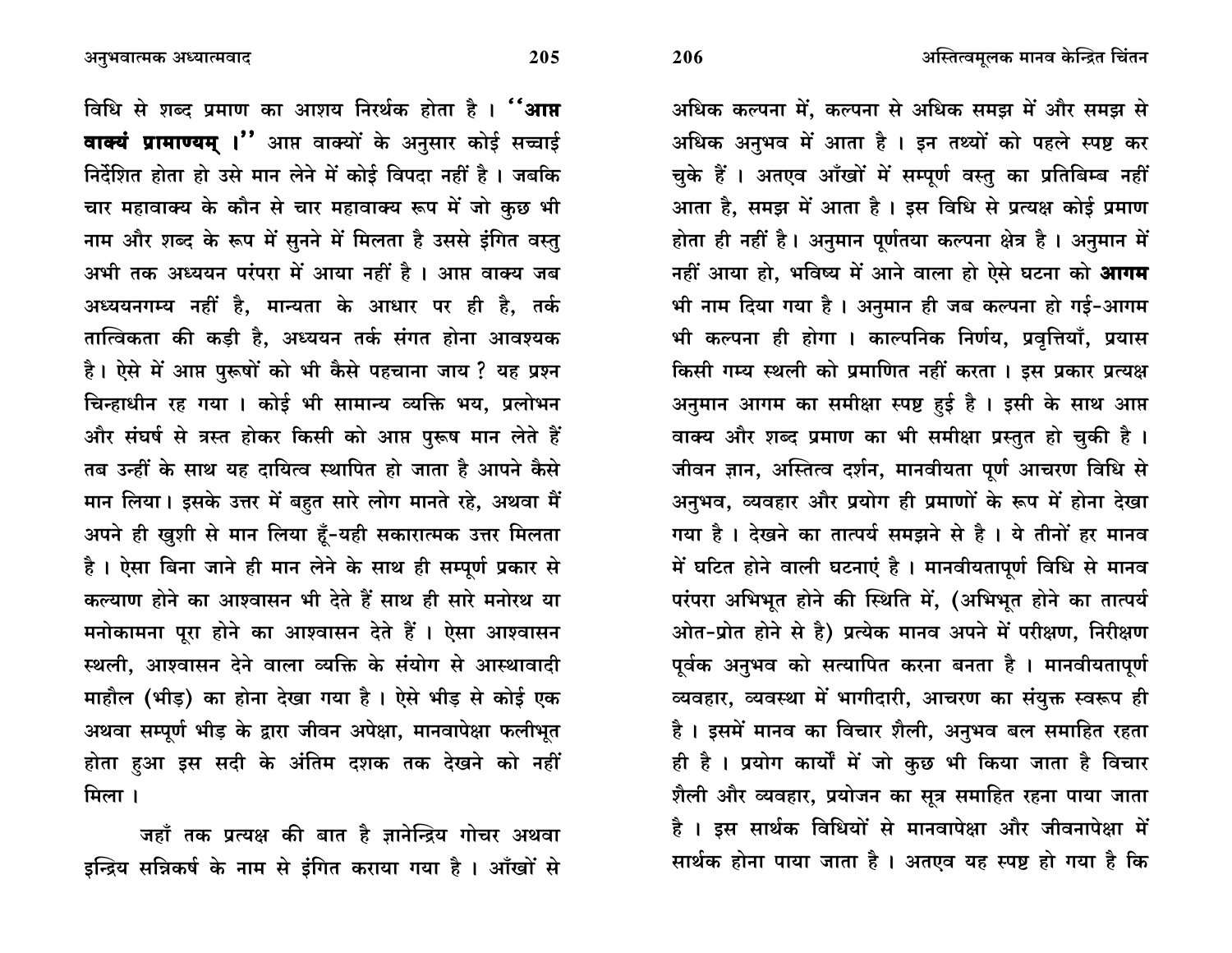पूर्वावर्ती विचार में रहस्यमयी ईश्वर केन्द्रित विचार के अनुसार ईश्वर ही कर्ता-भोक्ता होना भाषा के रूप में बताते रहे। इसी के आधार पर ब्रह्म. आत्मा या ईश्वर सबका दृष्टा होना बताने भरपूर प्रयास किये । यह मुददा रहस्य होने के आधार पर अभी तक वाद-विवाद में उलझा ही हआ है । जबकि सह-अस्तित्ववाद जीवन ही मानव परंपरा में दृष्टा पद प्रतिष्ठा सहित कर्ता व भोक्ता के रूप में सफल होना देखा गया है। जागति का प्रमाण केवल मानव परंपरा में ही होता है। जितने भी विधा से सह-अस्तित्व, जीवन और मानवीयतापूर्ण आचरण संगत विधि से किया गया तर्क से, विश्लेषण से, किसी भी दो ध्रुवों के बीच त्व सहित व्यवस्था सहज कार्य प्रणाली से, जीवनापेक्षा अर्थात् जीवन मूल्य और मानवापेक्षा अर्थात मानव सहज लक्ष्य के आधार पर और सार्वभौम <u>व्यवस्था, अखण्ड समाज क्रम को जानने-मानने-पहचानने,</u> निर्वाह करने के आशयों से अवधारणाएँ सहज रूप में ही जीवन में स्वीकार हो जाता है। इस क्रम में इस तथ्य का उद्घाटन चेतना विकास मूल्य शिक्षा-संस्कार विधि से होता है जीवन ही सार्थकता के लिये जागृत होता है । सार्थकता में जीना ही भोगना है । सार्थकता के लिये ही जागृतिपूर्ण विधि से सभी कार्य व्यवहार करता है। जागृति ही दृष्टा पद सहज प्रमाण है। करना ही कर्ता पद है और जीवनापेक्षा और मानवापेक्षा **को** भूरि-भूरि विधि से जीना ही भोक्ता पद है। शरीर केवल करने के क्रम में एक साधन के रूप में उपयोगी होना देखा गया है। अध्ययन क्रम में भी सार्थक माध्यम होना देखा गया ।

मानव परंपरा में प्रमाण और प्रमाणीकरण का मूल स्रोत अनुभव ही है। यही विचार शैली, व्यवहार कार्य और प्रयोग कार्यों में प्रमाणित होता है। इसलिये अनुभव प्रमाण ही परम प्रमाण है, यह स्पष्ट हो जाता है। इसीलिये मानव परंपरा अनुभवमूलक विधि से ही सार्थक होना स्पष्ट हो चुकी है । अनुभव सहज अभिव्यक्ति ही दृष्टा पद एवम् प्रमाण परंपरा का प्रमाण है।

जागृत जीवन व जागृतिपूर्ण जीवन ही अपने **कार्य** व्यवहार, विचार और प्रयोगों को प्रमाणित करना ही जीवन दूष्टा पद प्रतिष्ठा मानव जागृति सहजता में होने का प्रमाण है। जीवन सहज अनुभव बल के आधार पर जीवन के सम्पूर्ण क्रियाएं अभिभूत होने के फलस्वरूप यथार्थता, वास्तविकता, सत्यता का स्वीकृति होना व उसकी अभिव्यक्ति, संप्रेषणा, प्रकाशन सहज होना पाया जाता है । सम्पूर्ण सत्य स्थिति सत्य, वस्तु स्थिति सत्य, वस्तुगत सत्य के रूप में ज्ञानगम्य विधि से दृश्यमान होना पाया गया है । क्रम से सह-अस्तित्व में ही दिशा, काल, देश, रूप, गुण, स्वभाव, धर्म सहज अध्ययन चेतना विकास मूल्य शिक्षा विधि से बोध अनुभव ही है । यह हर जागृत मानव के समझ में होता ही है । मानवीयता पूर्ण व्यवहार सहज विधि से अर्थात् मानवीयतापूर्ण आचरण सहित अखण्ड समाज, सार्वभौम व्यवस्था में भागीदारी करने से इसी स्थिति में, इसी गति में हर व्यक्ति दृष्टापद अनुभव समाधान का प्रमाण प्रस्तुत करना सुगम, सार्थक होना समीचीन रहता ही है। इन्हीं तथ्यों के आधार पर मानव दृष्टा होना सह-अस्तित्व में अनुभव है, प्रमाणित होता है ।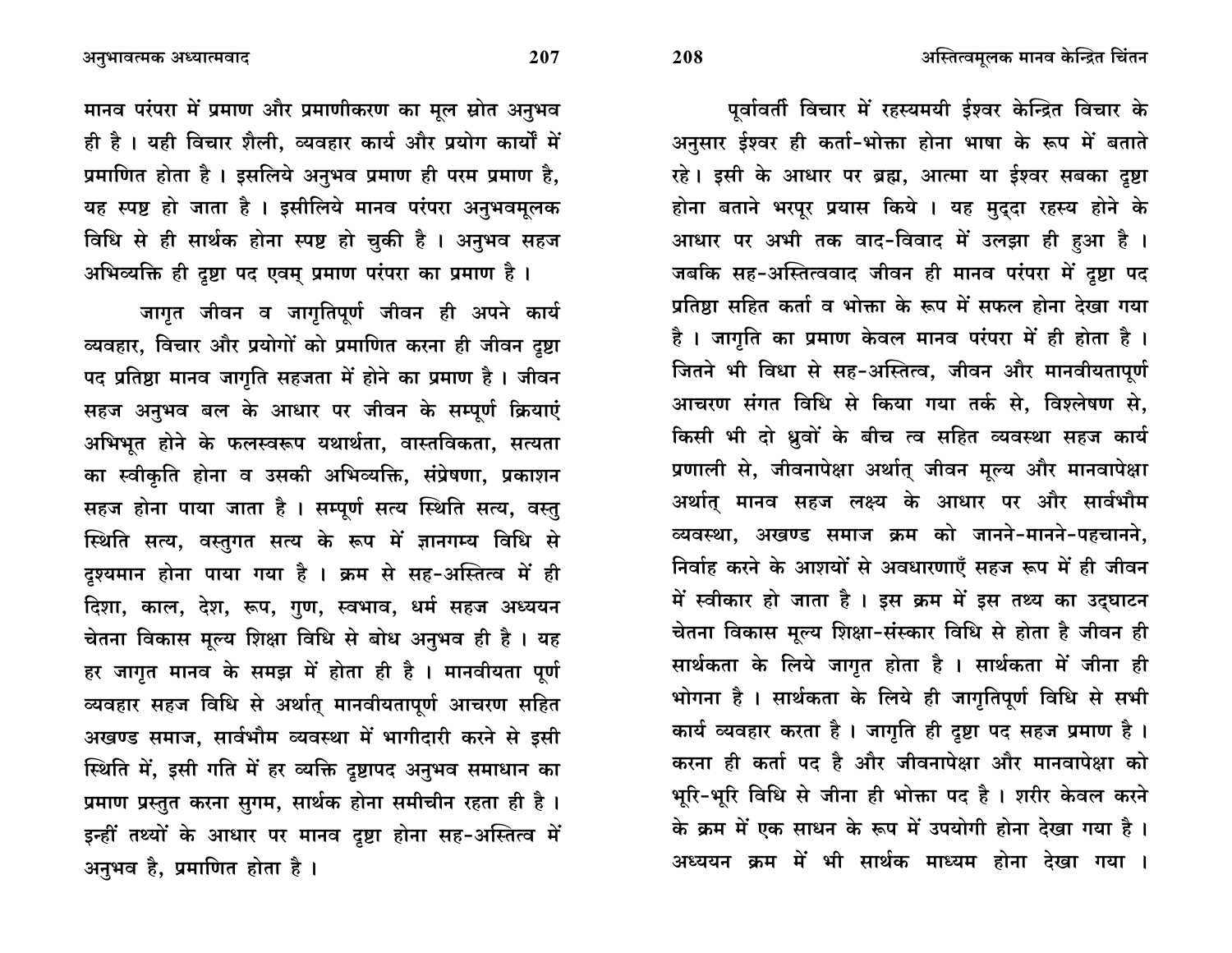अध्ययन-अध्यापन करना भी कर्त्ता के संज्ञा में ही आता है। दृष्टा पद में पूर्णतया जीवन ही जागृति के स्वरूप में प्रमाणित होता है। यह प्रमाण जान लिया हँ, मान लिया हँ, प्रमाणित कर सकता हैं के रूप में स्थिति के रूप में अध्ययन का प्रयोजन होता है। अर्थात् हर व्यक्ति में जागृति स्थिति में होता है, भोगने का जहाँ तक मुदुदा है, मानवापेक्षा सहज समाधान समृद्धि को भोगते समय में सम्पूर्ण भौतिक-रासायनिक वस्तुओं का शरीर पोषण, संरक्षण, समाज गति के अर्थ में अर्पित, समर्पित कर समृद्धि को स्वीकार लेता है। जहाँ तक समाधान, अभय और सह-अस्तित्व में जीवन ही अनुभव करना देखा गया है। जीवनापेक्षा संबंधी सुख, शांति, संतोष आनन्द का भोक्ता केवल जीवन ही होना देखा गया है।

**ज्ञान, ज़ेय, ज्ञाता :** के रूप में भी चर्चाएँ प्रचलित रही है। इस संदर्भ में भी कोई अंतिम निष्कर्ष अध्ययन गम्य होना सम्भव नहीं हुआ था। अब अस्तित्वमूलक, मानव केन्द्रित चिन्तन, विचार अध्ययन और प्रमाण त्रय के अनुसार ज्ञान जीवन कार्यकलाप ही है। इसे अन्य भाषा से जागृतिपूर्ण जीवन कार्य कलाप ही ज्ञान है। सह-अस्तित्व ज़ेय है अर्थात् जानने योग्य वस्तु है । सह-अस्तित्व में जीवन अविभाज्य रूप में वर्तमान रहता है । जीवन नित्य होना सुस्पष्ट हो चुकी है । इसलिये जीवन जागृति के अनन्तर जागृति की निरंतरता स्वभाविक है। इन तथ्यों के आधार पर यह स्पष्ट हो जाता है जागृत जीवन ही ज्ञाता है । जीवन सहित सम्पूर्ण अस्तित्व ही ज़ेय है और जागृत जीवन का परावर्तन

## क्रियाकलाप ही ज्ञान है ।

210

सह-अस्तित्व ही अनुभव करने योग्य समग्र वस्तु है यह स्पष्ट हो चुकी है। अस्तित्व स्वयं सत्ता में संपुक्त प्रकृति के रूप में स्पष्ट है। अस्तित्व में अनुभूत होने की स्थिति में सत्तामयता ही व्यापक होने के कारण अनुभव की वस्तु बनी ही रहती है। इसी वस्तु में सम्पूर्ण इकाईयाँ दृश्यमान रहते ही हैं। परम सत्य सहजता सह-अस्तित्व ही होना, अस्तित्व में जब अनुभूत होना उसी समय से सत्तामयता में अभिभूत होना स्वाभाविक है । अभिभूत होने का तात्पर्य सत्ता पारगामी व्यापक पारदर्शी होना अनुभव में आता है। अनुभव करने वाला वस्तु जीवन ही होता है। इस विधि से सत्तामयता को ईश्वर ज्ञान परमात्मा के नाम से भी इंगित कराया है। यही सह-अस्तित्व में अनुभूत होने का तात्पर्य है अर्थात् सत्तामयता पारगामी होने का अनुभव ही प्रधान तथ्य है । अस्तित्व में अनुभव इस तथ्य का पुष्टि होना स्वाभाविक है । सत्ता में प्रकृति अविभाज्य है । सत्ता विहीन स्थली होता ही नहीं है। सत्ता में प्रकृति नित्य वर्तमान रहता ही है । इस विधि से सत्तामयता का पारगामीयता जड़-चैतन्य प्रकृति ऊर्जा सम्पन्न रहने के आधार पर प्रमाणित हो जाता है। इस विधि से सत्तामयता में ही अविभाज्य रूप डूबे, घिरे हुए व्यवस्था में दिखाई पड़ते हैं। यही परमाणु, अणु, अणु रचित पिण्ड अनेक ग्रह-गोलों के रूप में देखने को मिलता है। यही परमाणु, अणु, अणु रचित रचनायें प्राणावस्था का संसार, जीवावस्था और ज्ञानावस्था का शरीर ही दृष्टव्य है । इन सबका दृष्टा जीवन ही है । सत्ता में अनुभव के उपरान्त ही दृष्टा पद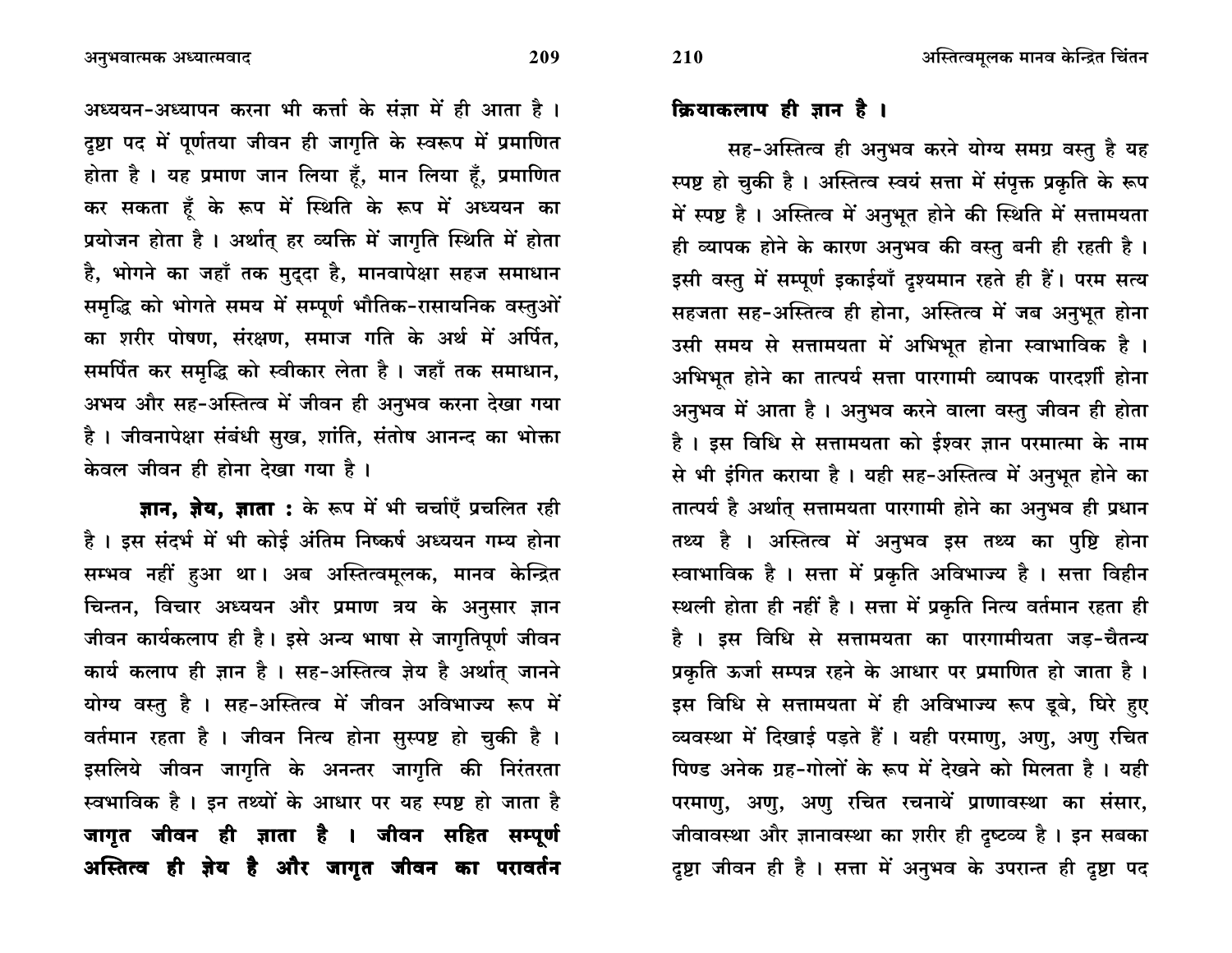अनुभावत्मक अध्यात्मवाद

प्रतिष्ठा निरन्तर होना देखा गया है । इसी अनुभव के अनन्तर सह-अस्तित्व सम्पूर्ण दृश्य, जीवन प्रकाश में समझ में आता है। जीवन प्रकाश का प्रयोग अर्थात् परावर्तन अनुभवमूलक विधि से प्रामाणिकता के रूप में बोध. संकल्प क्रिया सहित मानव परंपरा में परावर्तित होता है । अतएव जागृतिपूर्ण जीवन क्रियाकलाप अनुभवमूलक ज्ञान को सदा-सदा के लिये व्यवहार और प्रयोगों में प्रमाणित कर देता है। यही मानव परंपरा सहज आवश्यकता है ।

अस्तित्व में अनुभव का परावर्तन = प्रामाणिकता = ज्ञान विवेक विज्ञान = (परावर्तन में)

अस्तित्व में अनुभूत (अनुभवपूर्ण) जीवन = ज्ञाता (प्रत्यावर्तन में)

अस्तित्व = ज्ञेय = सत्ता में सम्पूक्त प्रकृति

अस्तित्व में अनुभव की स्थिति में ज्ञान, ज़ेय, ज्ञाता में एकरूपता सह-अस्तित्व के रूप में होना देखा गया है जो ऊपरवर्णित विधि से स्पष्ट है।

यह सम्पूर्ण अभिव्यक्तियाँ नियति सहज प्रणाली से ही गुंथी हुई होती है । सह-अस्तित्व सहज सम्पूर्ण क्रियाकलाप, सह-अस्तित्व में पूरकता, उपयोगिता-उदात्तीकरण, रचना-विरचना के रूप में विकास क्रम में दृष्टव्य है। दूसरी धारा विकास, चैतन्य पद जीवन कार्य, जीवनी क्रम, जीवन जागृति क्रम, जागृति, जागृति पूर्णता और उसकी निरंतरता ही होना दृष्टव्य है। यह सुस्पष्ट हो गया कि नियति क्रम अपने में विकास क्रम,

विकास, जागृतिक्रम व जागृति ही है। यह सम्पूर्ण अभिव्यक्ति ही वर्तमान है ।

कार्य, कारण, कर्ता : सहज मुद्दे पर भी मानव में चर्चा का विषय रहा है। ऊपर वर्णित दृष्टा, कर्ता, भोक्ता क्रम में कार्य, कारण, कर्ता का स्पष्ट कार्य प्रणाली समझ में आता है। यह मुद्दा रहस्यमय ईश्वर केन्द्रित विचार और अनिश्चियता मूलक वस्तु केन्द्रित विचार के अनुसार सदा-सदा प्रश्न चिन्ह के चंगुल में ही रहते आये। इसका भी कोई समाधान अध्ययनगम्य नहीं हो पाया था । अस्तित्व मुलक मानव केन्द्रित विचारधारा के अनुसार कार्य कारण का दृष्टा जीवन ही है । सत्ता में संपृक्त प्रकृति रूपी सह-अस्तित्व ही कार्य, कारण के रूप में नित्य वर्तमान है । सह-अस्तित्व ही कार्य का कारण रूप है । सह-अस्तित्व ही कार्य रूप है । क्योंकि सह-अस्तित्व में ही सम्पूर्ण नियति सहज क्रियाकलाप दृष्टव्य होना वर्तमान है । अस्तित्व नित्य वर्तमान है ही । अस्तित्व ही नित्य स्थिति रूप में सह-अस्तित्व में ही नित्य गति रूप में जड़-चैतन्य प्रकृति होना स्पष्ट है। सह-अस्तित्व ही अस्तित्व सहज सम्पूर्ण क्रियाकलाप का कारण है और सह-अस्तित्व ही क्रियाकलाप है। अस्तित्व में केवल दृष्टा ही कर्ता पद में होना स्पष्ट है और अन्य सभी पद कार्य पद में ही प्रतिष्ठित है । कार्य-कारण-कर्ता में सामरस्यता ही दृष्टा पद प्रतिष्ठा का सूत्र बनता है। ऐसी प्रतिष्ठा में ही जीवन जागृति का प्रमाण अनुभवमूलक विधि से व्यवहार में ज्ञान प्रमाणित होना पाया जाता है । **अतएव मानव ही** कर्त्ता पद में है और सम्पूर्ण अस्तित्व ही कार्य-कारण पद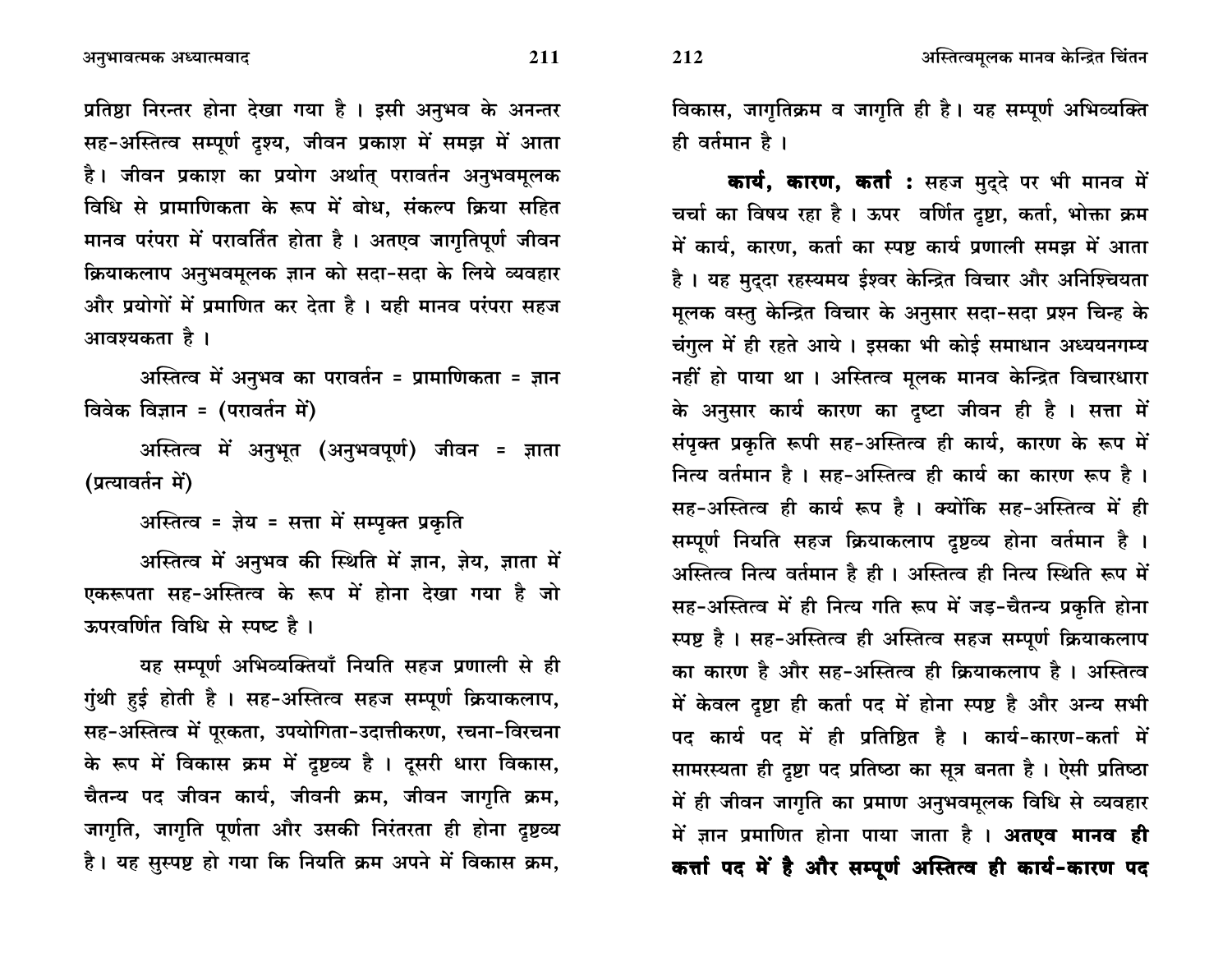**में है ।** कार्य-कारण विधि से ही कर्त्ता पद प्रतिष्ठा ज्ञानावस्था में देखा गया है।

**साधन, साध्य और साधक :** का प्राचीन समय से चर्चा और अनुसरण की वस्तु (विषय) मानते हुए चले आता हुआ मानव परंपरा में स्पष्ट रूप में प्रस्तुत है। साधक के रूप में मानव को, साध्य के रूप में मानव व जीवन लक्ष्य को, साध्य और साधक के बीच में दुरी को घटाकर लक्ष्य सामीप्य, सान्निध्य, समरुप्य क्रम में प्रमाणित ही होने के क्रम में प्रयुक्त सभी उपाय साधनों के नाम से जाना जाता है। साधन के रूप में कल्पना किया गया सम्पूर्ण उपाय अनेकानेक उपायों का सम्मिलित स्वरूप में साधक होना देखा गया है। इस विधि में मानव बीसवीं शताब्दी के अंतिम दशक तक विभिन्न समुदाय परंपराओं में विभिन्न प्रकार के साध्य का नाम प्रचलित किया हुआ देखा गया है। इस प्रकार के साध्य का नाम अनेक होना देखा गया है । अनेक नाम के रूप में प्राप्त साध्य के लिये संतुष्टिदायी वचन प्रणाली जिसको हम प्रार्थना कह सकते हैं। अर्चना प्रणाली जिसको हम पूजा कह सकते हैं, इसे कहके, करके दिखाने का भी प्रक्रियाएँ सम्पन्न हुई है। इसी आधार पर किसी आकार प्रकार की वस्तु को ध्यान करने की बात भी किया जाता है । ऐसी ध्यान में हर साधक में निहित कल्पनाशीलता का ही प्रयोग होना देखा गया है । ऐसी कल्पनाशीलता का प्रयोग बारबार हर दिन किया जाना भी देखा गया है। इसका अंतिम परिणाम और सार्थक परिणाम निर्विचार स्थिति होना जिसे 'समाधि' का भी नाम दिया जाना प्रचलित

है। ऐसे स्थिति को भी अर्थात् निर्विचार स्थिति से भी गुजरा गया। भले प्रकार से गुजरने के उपरान्त समाधि का विश्लेषण कार्यक्रमों से और कार्यक्रम संबंधी प्रवृत्तियों से मुक्ति दिखाई पड़ती है। इसी को स्वान्त: सुख और चरमोपलब्धि के रूप में महिमा गायन किये है। जिसका विश्लेषण की कसौटी में कसने पर पता चला निर्विचार स्थिति के उपरान्त मानव का उपयोग शुन्य हो जाता है । फलस्वरूप संयम साधना अपनाकर देखा जिसके फलस्वरूप सह-अस्तित्व ही समझ में आया जिसकी सम्प्रेषणा और अभिव्यक्ति में और लोगों को सह-अस्तित्व अध्ययन गम्य होना प्रमाणित हई । इसी अभिव्यक्ति क्रम में **''अनुभवात्मक अध्यात्मवाद'' भी मानव सम्मुख प्रस्तुत किया** गया।

जहाँ तक मनोकामनावादी अपेक्षाएँ होती है अधिकांश मानव में उसकी आपूर्ति हो ही जाती है जिसे साधना का फल माना जाता है जबकि ऐसी आपूर्तियाँ बिना साधना किये मानव को भी होते रहते हैं। इसीलिये साधना से मनोकामना पूरी हुई इस बात का चिन्हित प्रमाण नहीं मिल पाता है । यह केवल आस्था सूत्र और घटना काल के आधार पर सम्बोधन लगाने की बात आती है । यह सब प्रकारान्तर से भय-प्रलोभन का ही गठबन्धन है जबकि निर्विचार स्थिति में भय-प्रलोभन का कोई प्रभाव दिखाई नहीं पड़ती । अभाव की पीड़ा भी नहीं दिखती । इसीलिये भूत-भविष्य का पीड़ा एवं वर्तमान का विरोध नहीं रहता । इसी को स्वान्त: सुख का नाम देना समीचीन दिखा है। स्वान्त: सुख का प्रमाण समाज के रूप में सर्वसुख के रूप में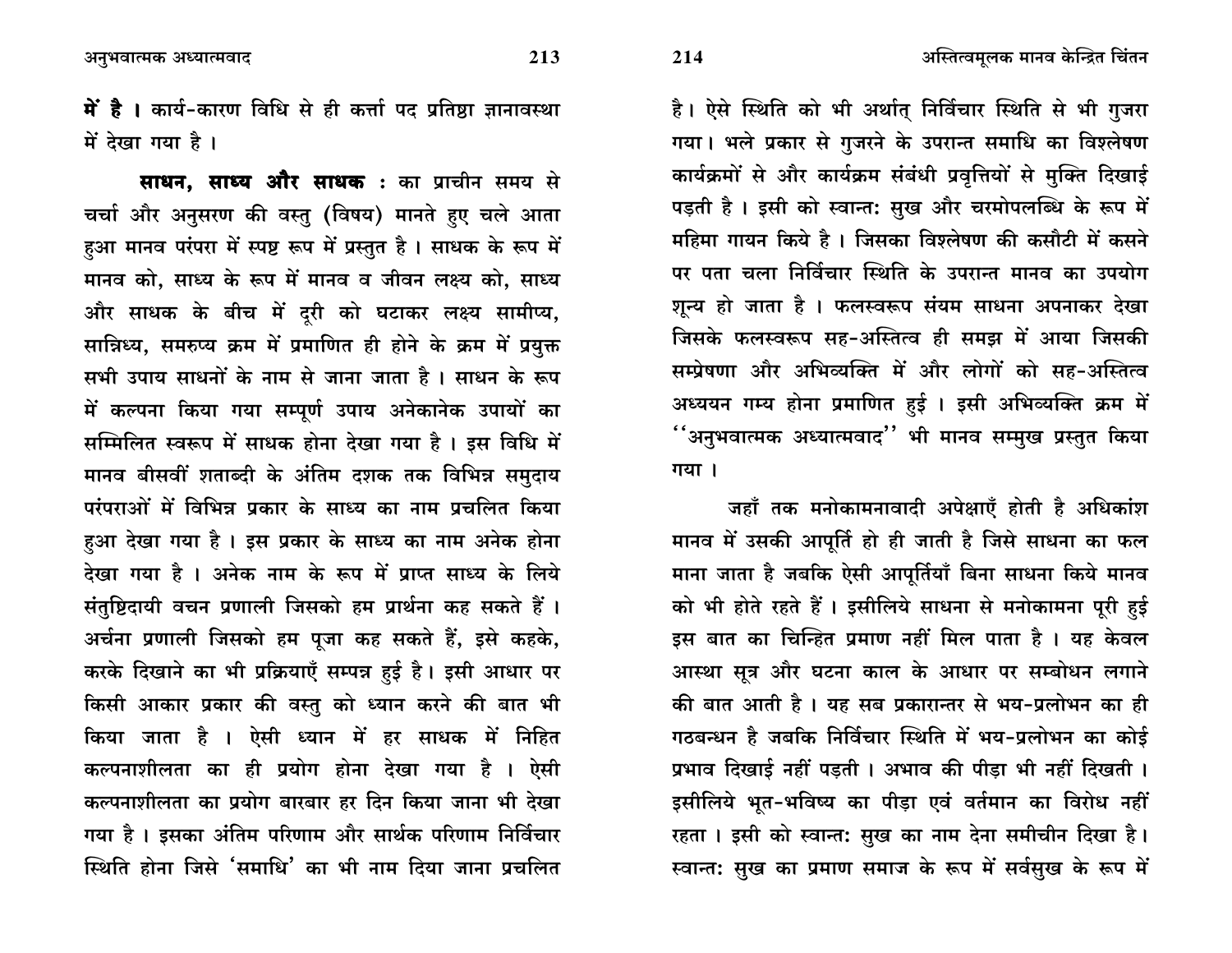परिवर्तित होने का कोई सूत्र नहीं रह जाती है। इसीलिये इस अवस्था में प्रवेश पाने का भी काल निर्णय नहीं हो पाती । यह भी इसके साथ देखा गया है कि सम्पूर्ण ईमानदारी, निष्ठा 'समाधि स्थिति' के प्रति अर्पित रहने के क्रम में ही समाधि स्थली तक मन, बुद्धि, चित्त, वृत्तियाँ प्रवेश कर पाते हैं । फलस्वरूप इनकी कोई गति शेष नहीं है ऐसा बन पाता है जिसका निर्विचार स्थिति नाम दिया गया है। ऐसे घोर साधना के उपरान्त उस मानव का प्रयोजन ही. कार्यक्रम ही प्रसवित न हो ऐसे समाधि या निर्विचार स्थिति को कितने लोग चाह पाते हैं - यह प्रश्न चिन्ह में आता है। इसके उत्तर में विरले लोग ही चाह पाते है। ऐसे सदग्रंथों में ही लिखा गया है।

हम मूलरूप में सर्वसुख विधि को, सर्वशुभ विधि को अनुसंधान करने में तत्पर हुए । मैं अपने को सफल होने की स्वीकार स्थिति में आ गया। यह तभी घटित हुई जब अभ्यास, चिन्तन क्रम में सम्पूर्ण सह-अस्तित्व ही जानने-मानने में आ गई। अस्तित्व में मानव अविभाज्य रूप में होना जानने-मानने में आई। इसी के साथ-साथ इन-इनका निश्चित कार्य क्यों, कैसा का उत्तर निष्पन्न हुई । हर मानव जीवन और शरीर के संयुक्त रूप में वर्तमान होना जानने मानने में आई । इसी के साथ अनुसंधान का फलन रूप स्वीकारने के स्थिति में आये। उसके तुरंत बाद ही इसे मानव में अर्पित करने की विधि को पहचानने की प्रक्रिया हुई । शनै:-शनै: इस कार्य में हम प्रवृत्त हुए । इस तथ्य को हम पहचानने में सफल हुए कि अनुभवमूलक विधि से मानव कुल को परंपरा के रूप में व्यक्त होने की आवश्यकता

है और यह मानव में सफल होने के लिए सभी तथ्य से पूर्ण है ।

समाधि लक्ष्य के अतिरिक्त जो कुछ भी साध्य, साधक, साधन के रूप में और मान्यताएँ मानव परंपरा में प्रचलित है वे सभी कल्पना क्षेत्र का ही सजावट होना पाया गया। क्योंकि हर धर्म के मूल ग्रंथ में भी धर्म का लक्षणों के रूप में अपने-अपने कल्पना को सजाया हुआ है । अतएव ऐसे सभी प्रकार के प्रतीक और प्रतीकों से सम्बन्धित वस्तुओं को साध्य मानते हुए, उसके लिये तत्परता को अर्पित किया हुआ भ्रमित साधक और भ्रमित साधन के संयोग में ईर्ष्या, द्वेष, श्राप, विरोध, वाद-विवाद, प्रलोभन, भय, समस्या ही समस्या देखने को मिला । डस प्रकार समाधिगामी साधना और मनोकामना प्राप्तिगामी साधनाएँ दोनों सुस्पष्ट है। उल्लेखनीय बात यही है उभय प्रकार से जुझा हुआ सभी साधक अथवा सर्वाधिक साधक, सर्वसुख को चाहने वाले होते हैं।

इतने दीर्घकालीन परिश्रम से अभी तक सर्वसुख का मूलरूप अथवा सार्वभौम रूप को पहचानने में भी अड़चन रहा है क्योंकि रहस्य के आधार पर, उपदेश के आधार पर, प्रयोगशालाओं में स्थापित शक्तिशाली सूक्ष्मदर्शी दुरदर्शी और जितने भी क्षारीय अम्लीय किरण-विकिरण संयोग पाकर कार्य करने वाले रस रसायनों के विश्लेषणों से भी सर्वसुख विधि निकल नहीं पायी। करोड़ों में, अरबों में एक व्यक्ति रहस्यवादी विचारधारा के आधार पर स्वान्त: सुख विधि को पा चुके हैं क्योंकि यह स्थली हमें देखने को मिला है। इससे भी सर्वशुभ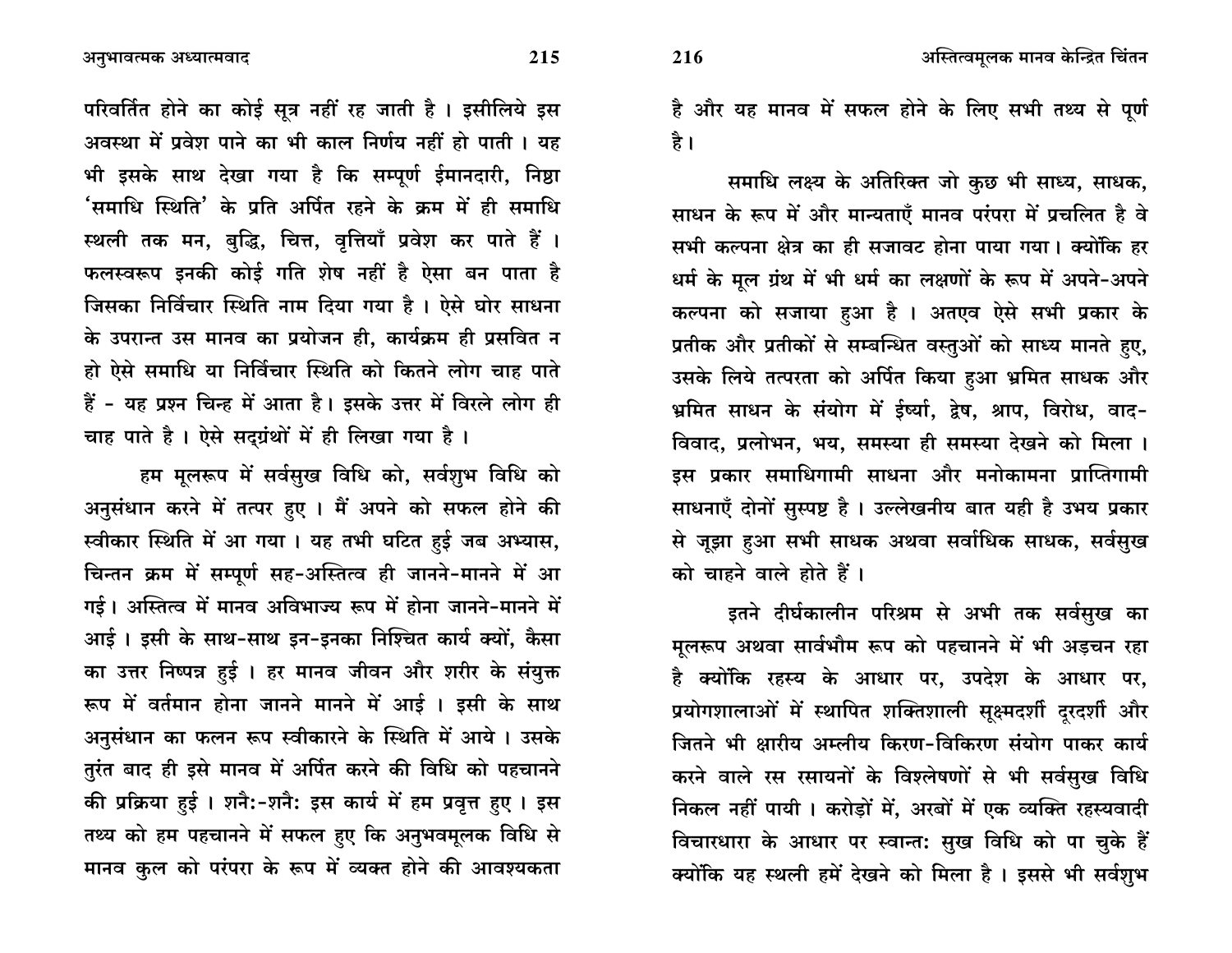होने का रास्ता, दिशा, सूत्र, व्याख्या, अध्ययन विधि, प्रक्रिया परम्परा गम्य नहीं हो पायी। यह भी इसके साथ समीक्षीत हई, कोई भी व्यक्ति स्वान्त: सुख को प्राप्त करने के बाद भी विभिन्न समुदायों के परस्परता में निहित द्रोह-विद्रोह, शोषण, युद्ध समाप्त नहीं हो पाया है । इतना ही नहीं हर समुदाय में निहित अन्तर्विरोध की शांति नहीं हो पायी । विज्ञानवाद युद्धोन्मुखी-संघर्षोन्मुखी होने के आधार पर इस शताब्दी के अंत तक सर्वाधिक प्रभावित रहा देखने को मिल रहा है । यही विगत का समीक्षा है। संघर्ष-युद्ध समाधान अथवा सर्वशुभ का आधार नहीं हो पाया।

## जागृति विधि और अभ्यास

अस्तित्वमूलक मानव केन्द्रित चिन्तन ज्ञान, दर्शन, आचरण ध्रुवीकृत रूप में अध्ययन गम्य होना देखा गया है । जीवन ज्ञान जीवन में सम्पन्न होने वाली क्रियाओं का परस्परता सहज ध्रुव बिन्दुओं के आधार पर उभय तृप्ति विधि सर्व शुभ एवं समाधान से देखा गया अभिव्यक्तियाँ है । जैसा मन और तृप्ति में सामरस्यता का बिन्दु, विश्लेषण, तुलन पूर्वक आस्वादन के रूप में पहचाना गया है । यह सह-अस्तित्व अनुभव के पश्चात् नियम, न्याय, धर्म, सत्य सहज प्रयोग में अनुभूत होने के उपरान्त ही सार्थक हो पाता है । इसके लिये अर्थात् ऐसे अनुभूति के लिये अध्ययन क्रम से आरंभ होता है। अध्ययन अवधारणा क्षेत्र का भूरि-भूरि वर्तमान विधि है। इस विधि से जितनी भी अवधारणाएँ अध्ययन से सम्बद्ध होता गया, उतने ही अवधारणा के आधार पर प्रवृत्ति सहज न्याय, धर्मात्मक और

सत्य सहज तुलन, न्याय तुलन सम्पन्न विचार के आधार पर किया गया आस्वादन सहित, सम्पन्न किया गया सभी चयन न्याय रूप होना देखा गया है । इसी प्रकार ऊपर कहे चिन्तनपूर्वक जब चित्रण, तुलन, विचार, आस्वादन और चयन क्रियाएँ सम्पन्न होते हैं न्यायपूर्वक व्यवस्था में प्रमाणित होना देखा गया। अवधारणाएँ स्वाभाविक रूप में ही अस्तित्व सहज होने के आधार पर सह-अस्तित्व रूप होने के आधार पर अनुभूत होना अर्थात् जानना-मानना और उसके तृप्ति बिन्दु को पाना ही अनुभव है । जानना-मानना-पहचानना ही अवधारणा है। इसमें तृप्ति बिन्द को पा लेना ही अनुभव है। इसे कार्य-व्यवहार व्यवस्था में व्यक्त कर देना प्रामाणिकता है । अनुभव प्रमाण पूर्ण बोध सहित सम्पन्न होने वाले संकल्प, चिन्तन, चित्रण, न्याय, धर्म, सत्य रूपी तुलन, विश्लेषण आस्वादन सहित किया गया सम्पर्ण अभिव्यक्तियाँ, व्यवस्था और समग्र व्यवस्था में भागीदारी निर्वाह करता हुआ ही देखने को मिलता है। इस विधि से जागृतिपूर्ण मानव ही अस्तित्व में भ्रम बन्धनों से मुक्त होना स्पष्ट किया जा चुका है। जागृति विधि, अध्ययन रूपी साधना विधि से सर्वाधिक उपयोगी, सदुपयोगी, प्रयोजनशील होना देखने को मिला है। इस विधि से साध्य, साधक, साधन का सामरस्यता स्वयं स्फूर्त विधि से सम्पन्न होना देखा गया है।

जागृति के लिये हर मानव साधक है । साध्य जागृति ही है । साधन जागृतिगामी अध्ययन प्रणाली है । इस क्रम में परम्परा साधन प्रतिष्ठा के रूप में तन-मन-धन व्यवस्था और समग्र व्यवस्था में भागीदारी का प्रमाण मानवाकांक्षा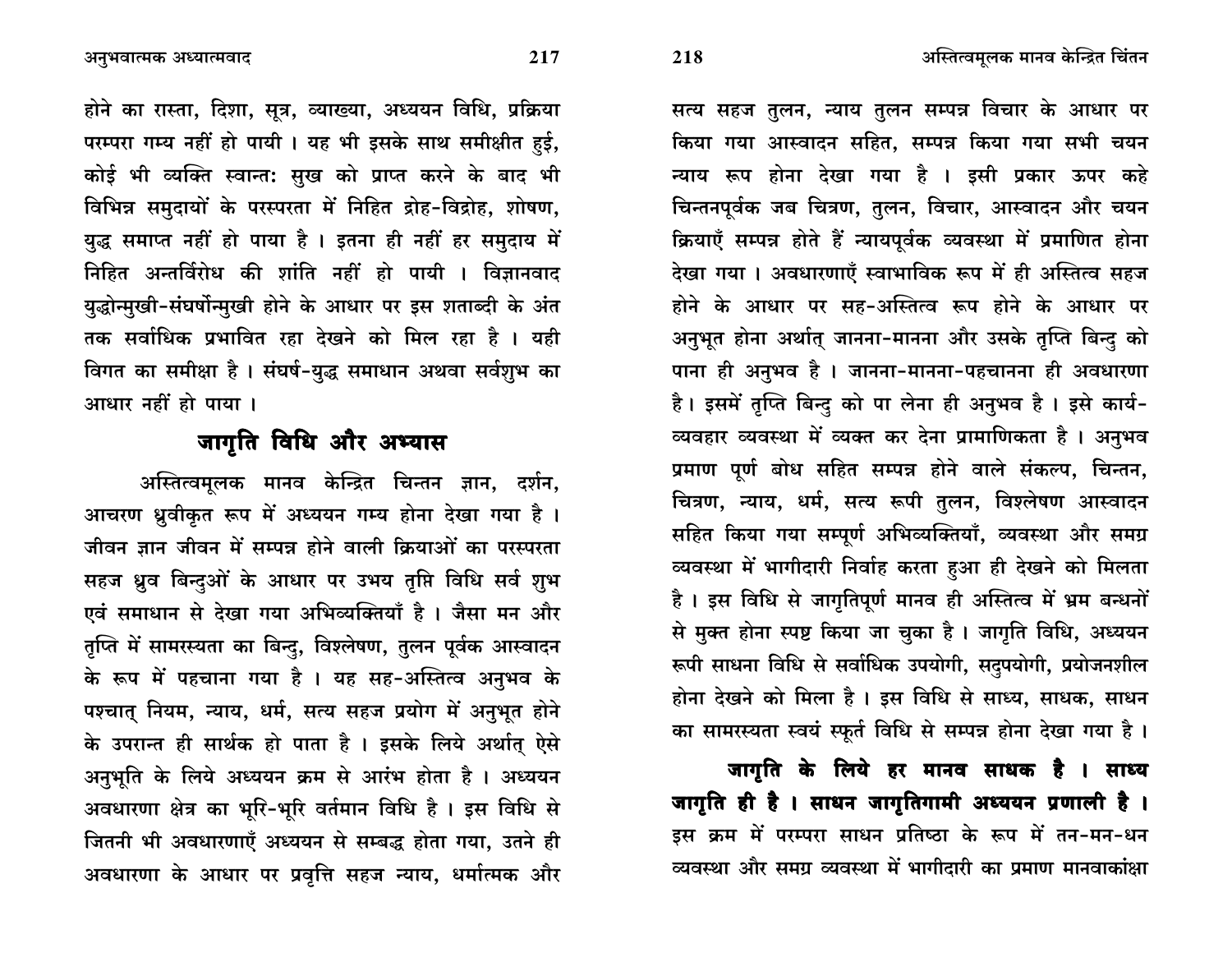आदेश-निर्देश है वह तर्क संगत-व्यवहार संगत बोध होने की प्रक्रिया प्रणाली पद्धति ही अध्ययन कहलाती है । तर्क का सार्थक स्वरूप विज्ञान सम्मत विवेक और विवेक सम्मत विज्ञान होना देखा गया । प्रयोजन विहीन उपदेश प्रयोग वह भी व्यवहार. प्रमाण विहीन उपदेश तब तक ही रह पाता है जब तक तर्क संगत न हो । तर्क का तात्पर्य भी इसी तथ्य को उद्घाटित करता है । तुप्ति के लिये आकर्षण प्रणाली (भाषा प्रणाली) ऐसे तर्क सहज रूप में ही विज्ञान के आशित विश्लेषणों को विवेक से आशित प्रयोजनों का प्रमाणित होना सहज है। हम इस बात को समझ चुके हैं कि प्रयोजनपूर्वक जीने के लिये, प्रमाणित होने के लिये समाधान समृद्धि के रूप में सह-अस्तित्व दर्शन के लिये तर्क संगत अध्ययवसायिक विधि का होना आवश्यक है।

अध्ययन क्रियाकलाप, तर्कसंगत प्रयोजन, प्रयोजन संगत मानवापेक्षा, मानवापेक्षा संगत जीवनापेक्षा, जीवनापेक्षा संगत सह-अस्तित्व, सह-अस्तित्व संगत विकास क्रम और विकास, विकासक्रम और विकास संगत जीवन-जीवनी क्रम-जागृति क्रम-जागृति एवं इसकी निरंतरता सह-अस्तित्व सहज लक्ष्य है। अस्तित्व सहज लक्ष्य में भी मानव ही अविभाज्य है और दूष्टा है । इसलिये मानव अस्तित्व सहज सह-अस्तित्व विधि से पूरकता-उदात्तीकरण, पूरकता-विकास, पूरकता-जागृति सूत्रों के आधार पर सह-अस्तित्व सहज अध्ययन सुलभ हुआ है।

सम्पूर्ण अस्तित्व ही व्यवस्था के स्वरूप में वर्तमान होना समीचीन है। आज भी मानव के अतिरिक्त सभी अवस्था में

के रूप में होता ही है। इस प्रकार से साध्य-साधक-साधन का संयोग मानवीयतापूर्ण परंपरा विधि से सफल होने का स्वरूप स्पष्ट है। ऐसे परंपरा के पूर्व (जैसे आज की स्थिति में भ्रमित समुदाय परंपराएँ) मानवीयतापूर्ण परंपरा में संक्रमित होने की कार्यप्रणाली मुद्दा है। इस क्रम में अनुसंधान के अनन्तर जितने भी शोधकर्ता सम्मत होते जाते हैं और सम्मति के अनुरूप निष्ठा उदगमित हो जाती है और भी भाषाओं से स्वयं स्फर्त निष्ठा उद्गमित होती है। ऐसे ही निष्ठावान मेधावी इस कार्य में संलग्न है। यही आज की स्थिति में जागृतिगामी अध्ययन, जागृतिमूलक अभिव्यक्ति सहज विधि एक से अधिक व्यक्तियों में प्रमाणित होने का आधार बन चुकी है। जागृतिपूर्ण परंपरा में साध्य, साधन, साधक में नित्य संगीत होना देखा गया है। दूसरे भाषा में नित्य समाधान होना पाया गया है।

उल्लेखित अनुभवों के आधार पर सम्पूर्ण जागृति अपने-आपसे जीवन ज्ञान, अस्तित्व दर्शन ज्ञान, मानवीयतापूर्ण आचरण ज्ञान में ही सम्पूर्ण है । इसका अभ्यास विधि सर्वप्रथम अनुसंधान दुसरा अध्ययन पूर्वक शोध, शोध पूर्वक अध्ययन ये ही मूल अभ्यास है। क्योंकि अध्ययन विधि से ही, शोध विधि से ही अवधारणा का स्वीकृत होना देखा जाता है। अन्य विधि जैसे उपदेश विधि में भ्रमित होने की संभावना सदा बना ही रहता है ।

हर परंपरा में अपने ढंग की आदेश प्रतिष्ठा स्थापित रहता ही है । वह अध्ययवसायिक (अध्ययनगम्य) होते तक उपदेश या सूचना मात्र है । परंपरा में जिस आशय के लिये